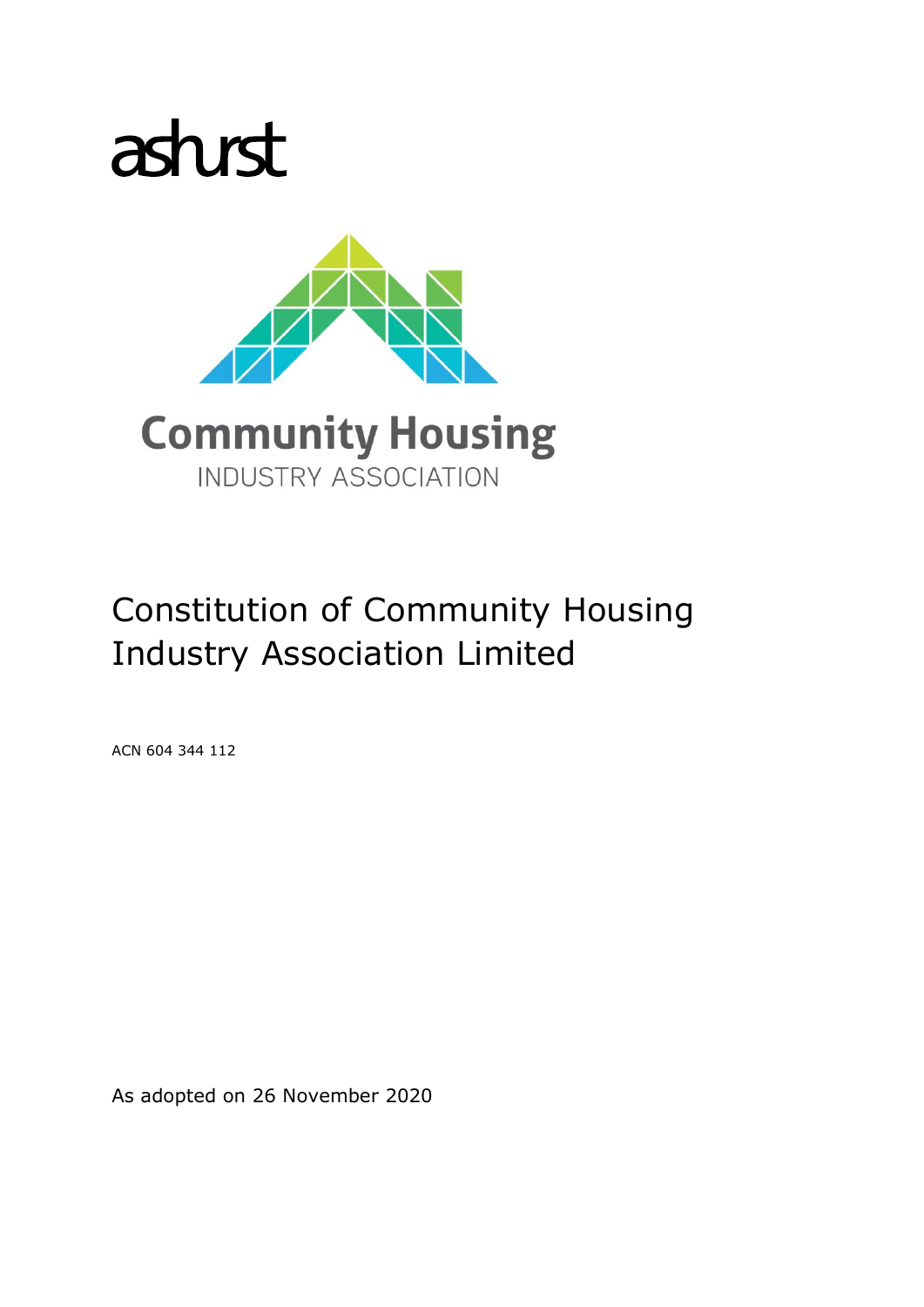| <b>CLAUSE</b> |                                                                                     |                                                                                                                                                                  | <b>PAGE</b> |  |  |
|---------------|-------------------------------------------------------------------------------------|------------------------------------------------------------------------------------------------------------------------------------------------------------------|-------------|--|--|
| 1.            |                                                                                     |                                                                                                                                                                  |             |  |  |
|               | 1.1<br>1.2<br>1.3<br>1.4<br>1.5<br>1.6<br>1.7                                       |                                                                                                                                                                  |             |  |  |
| 2.            |                                                                                     |                                                                                                                                                                  |             |  |  |
|               | 2.1<br>2.2<br>2.3<br>2.4<br>2.5<br>2.6<br>2.7<br>2.8                                |                                                                                                                                                                  |             |  |  |
| 3.            |                                                                                     |                                                                                                                                                                  |             |  |  |
|               | 3.1<br>3.2<br>3.3<br>3.4<br>3.5<br>3.6<br>3.7<br>3.8<br>3.9<br>3.10<br>3.11<br>3.12 |                                                                                                                                                                  |             |  |  |
| 4.            | 4.1                                                                                 |                                                                                                                                                                  |             |  |  |
|               | 4.2                                                                                 |                                                                                                                                                                  |             |  |  |
| 5.<br>6.      |                                                                                     |                                                                                                                                                                  |             |  |  |
|               | 6.1<br>6.2                                                                          | Appointment and responsibilities of Chief Executive Officer11<br>Termination of appointment of Chief Executive Officer 11                                        |             |  |  |
| 7.            |                                                                                     |                                                                                                                                                                  |             |  |  |
|               | 7.1<br>7.2<br>7.3<br>7.4<br>7.5<br>7.6                                              | Nomination of Regional Committee Representatives 12<br>Appointment of Regional Committee Representatives13<br>Retirement of Regional Committee Representatives14 |             |  |  |
| 8.            |                                                                                     |                                                                                                                                                                  |             |  |  |
|               | 8.1<br>8.2                                                                          |                                                                                                                                                                  |             |  |  |

# **CONTENTS**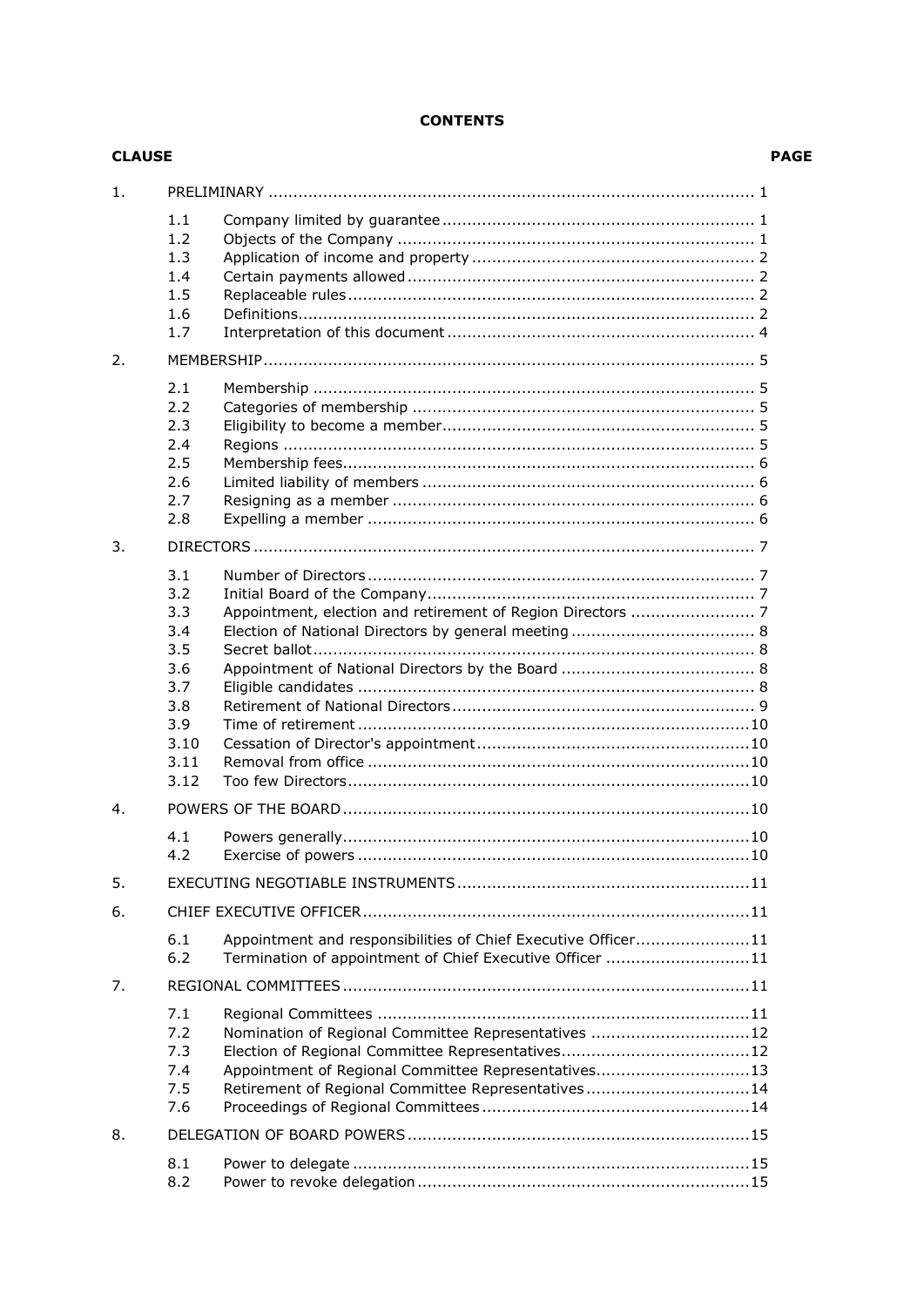|     | 8.3<br>8.4                                           |                                                                  |  |
|-----|------------------------------------------------------|------------------------------------------------------------------|--|
| 9.  |                                                      |                                                                  |  |
|     | 9.1<br>9.2<br>9.3<br>9.4<br>9.5<br>9.6               | Compliance with duties under the Act and general law 15          |  |
| 10. |                                                      |                                                                  |  |
|     | 10.1<br>10.2<br>10.3                                 |                                                                  |  |
| 11. |                                                      |                                                                  |  |
|     | 11.1<br>11.2<br>11.3<br>11.4                         |                                                                  |  |
| 12. |                                                      |                                                                  |  |
|     | 12.1<br>12.2<br>12.3<br>12.4                         |                                                                  |  |
|     | 12.5<br>12.6<br>12.7                                 |                                                                  |  |
|     | 12.8<br>12.9<br>12.10                                | Additional provisions concerning written resolutions19           |  |
| 13. |                                                      |                                                                  |  |
|     | 13.1<br>13.2<br>13.3<br>13.4                         |                                                                  |  |
|     | 13.5<br>13.6<br>13.7<br>13.8                         |                                                                  |  |
| 14. |                                                      |                                                                  |  |
|     | 14.1<br>14.2<br>14.3<br>14.4<br>14.5<br>14.6<br>14.7 |                                                                  |  |
| 15. |                                                      |                                                                  |  |
|     | 15.1<br>15.2<br>15.3                                 | Deposit of proxy appointment forms, powers of attorney and proxy |  |
|     |                                                      |                                                                  |  |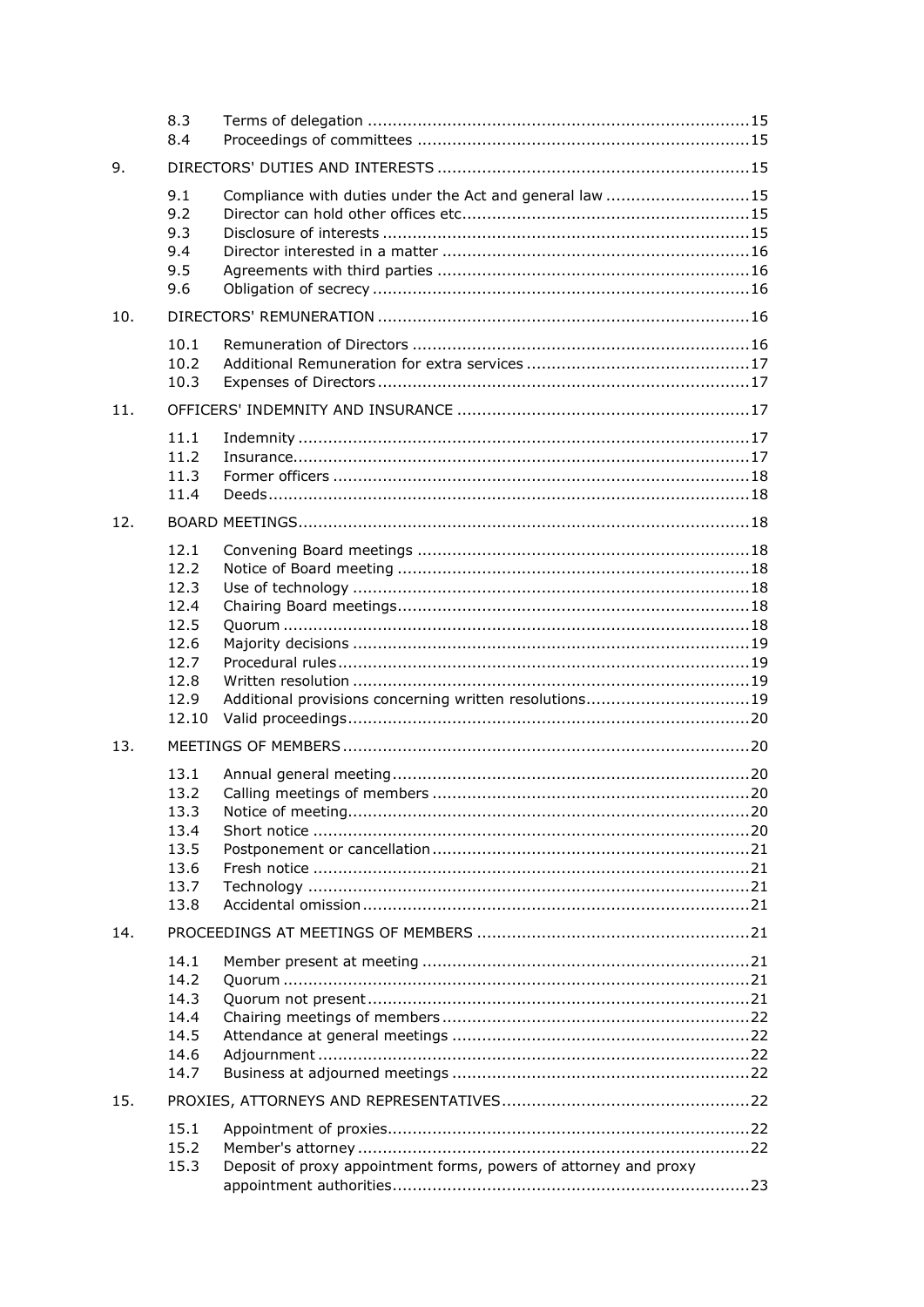|     | 15.4<br>15.5<br>15.6<br>15.7<br>15.8<br>15.9 | Appointment for particular meeting, standing appointment and revocation.23<br>Priority of conflicting appointments of attorney or representative 23 |  |  |  |
|-----|----------------------------------------------|-----------------------------------------------------------------------------------------------------------------------------------------------------|--|--|--|
| 16. |                                              |                                                                                                                                                     |  |  |  |
|     | 16.1<br>16.2<br>16.3<br>16.4                 |                                                                                                                                                     |  |  |  |
| 17. |                                              |                                                                                                                                                     |  |  |  |
|     | 17.1<br>17.2<br>17.3                         |                                                                                                                                                     |  |  |  |
| 18. |                                              |                                                                                                                                                     |  |  |  |
|     | 18.1<br>18.2<br>18.3<br>18.4                 |                                                                                                                                                     |  |  |  |
| 19. |                                              |                                                                                                                                                     |  |  |  |
|     | 19.1<br>19.2<br>19.3<br>19.4                 |                                                                                                                                                     |  |  |  |
| 20. |                                              |                                                                                                                                                     |  |  |  |
|     | 20.1<br>20.2<br>20.3                         |                                                                                                                                                     |  |  |  |
| 21. |                                              |                                                                                                                                                     |  |  |  |
|     | 21.1<br>21.2<br>21.3<br>21.4                 |                                                                                                                                                     |  |  |  |
| 22. |                                              |                                                                                                                                                     |  |  |  |
| 23. |                                              |                                                                                                                                                     |  |  |  |
|     | 23.1<br>23.2                                 |                                                                                                                                                     |  |  |  |
| 24. |                                              |                                                                                                                                                     |  |  |  |
|     | 24.1<br>24.2<br>24.3<br>24.4<br>24.5         |                                                                                                                                                     |  |  |  |
| 25. |                                              |                                                                                                                                                     |  |  |  |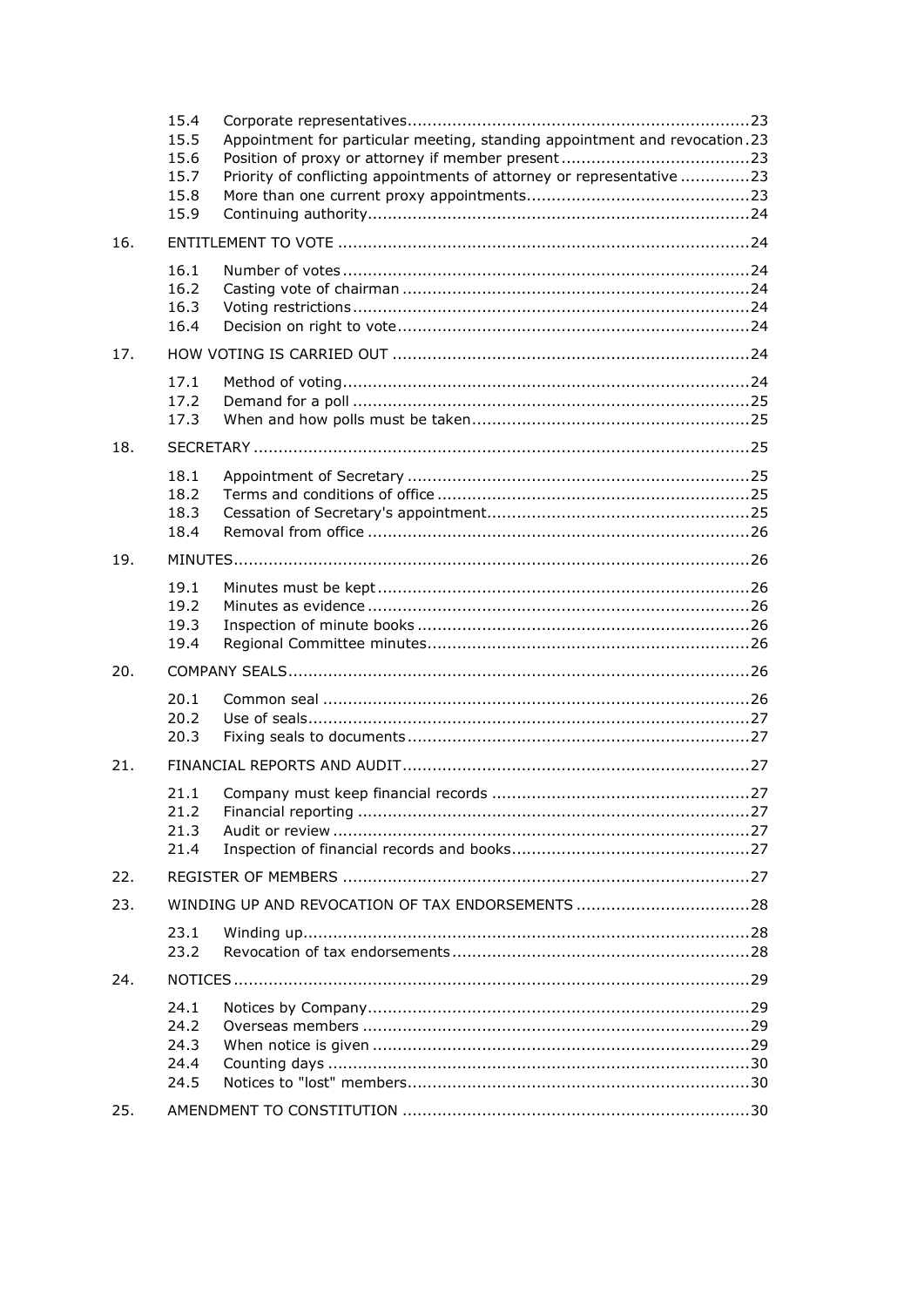## **CONSTITUTION OF COMMUNITY HOUSING INDUSTRY ASSOCIATION LIMITED**

## **Community Housing Industry Association Limited**

## **ACN 604 344 112**

## <span id="page-4-0"></span>1. **PRELIMINARY**

#### <span id="page-4-1"></span>1.1 **Company limited by guarantee**

The Company is limited by guarantee and the liability of members is limited as provided in this document.

#### <span id="page-4-2"></span>1.2 **Objects of the Company**

The Company is formed with the principal object of working towards the benevolent relief of poverty, distress or disadvantage suffered by individuals or families in Australia by :

- (a) promoting, encouraging and assisting the provision of Community Housing;
- (b) acting as a coordinating and educating agency for members in order to promote, encourage and assist in the provision of Community Housing;
- (c) liaising and working with all levels of government on behalf of members concerning the need for Community Housing, to develop policy for Community Housing;
- (d) contributing to the development of Community Housing in Australia through research and development and the promotion of best practice;
- (e) campaigning and advocating on behalf of members on issues of shared concern to members for the benefit of those seeking and utilising Community Housing;
- (f) providing services for members to assist in the development and provision of Community Housing, and in carrying out their functions;
- (g) assisting members to reduce the incidence of homelessness and address social disadvantage giving rise to an inability to obtain and secure affordable housing;
- (h) developing a national vision for a Community Housing system that provides needy households in Australia with a choice in housing options;
- (i) promoting a vision for Community Housing to government, the non government sector and the general public;
- (j) gathering, analysing and disseminating information on Community Housing and related issues in order to:
	- (i) resource members and other interested groups;
	- (ii) raise awareness of Community Housing issues within the general community; and
	- (iii) inform and influence government on Community Housing needs, issues and policy directions; and
- (k) representing the interests of Community Housing Providers in the development of policy in connection with Community Housing across Australia, in each State and Territory and in each sub-sector.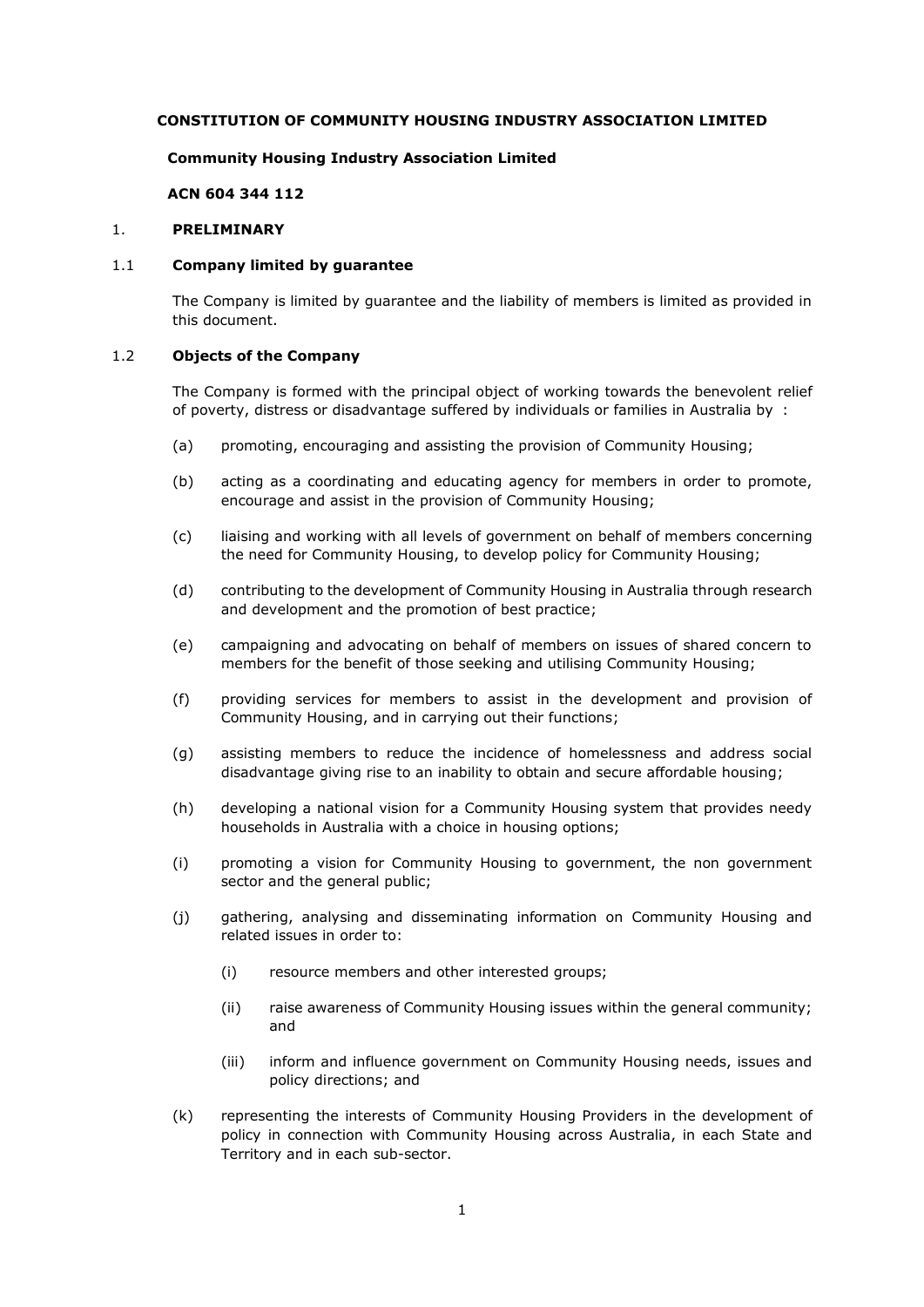In attaining or carrying out, or attempting to attain or carry out the object listed in this rule 1.2, it is anticipated that the Company will act in association with and support Community Housing Providers.

# <span id="page-5-0"></span>1.3 **Application of income and property**

Subject to rule [1.4,](#page-5-1) the Company must apply its income solely towards promoting the objects of the Company as stated in rule [1.2.](#page-4-2) No part of the Company's income may be paid or transferred directly or indirectly by way of dividend bonus or otherwise to members.

# <span id="page-5-1"></span>1.4 **Certain payments allowed**

Rule [1.3](#page-5-0) does not prevent the payment of reasonable remuneration to any officer or employee of the Company or to any member of the Company or other person in return for services rendered to the Company. In addition rule [1.3](#page-5-0) does not prevent the Company paying to a member:

- (a) interest on money lent by the member to the Company at a rate not exceeding the rate charged by Australian banks for overdrawn accounts;
- (b) reasonable remuneration for goods supplied by the member to the Company in the ordinary course of business; and
- (c) reasonable rent for premises leased by the member to the Company.

# <span id="page-5-2"></span>1.5 **Replaceable rules**

The replaceable rules referred to in section 141 do not apply to the Company and are replaced by the rules set out in this document.

# <span id="page-5-3"></span>1.6 **Definitions**

The following definitions apply in this document.

**Act** means the *Corporations Act 2001* (Cth).

**Annual Fee** means the annual membership fee payable by a member as determined by the Board on an annual basis, in its absolute discretion.

**Approved Fees** for a Director means fees, salary, bonuses, fringe benefits and superannuation contributions provided by the Company, but does not include:

- (a) a payment made as compensation for loss of office or in connection with retirement from office (which includes resignation from office and death while in office); or
- (b) an insurance premium paid by the Company or indemnity under rule [11.](#page-20-2)

**Associate Member** means a member who has the right to receive notice of and be present, but is not entitled to vote, at general meetings of the Company.

**Board** means the Directors acting collectively under this document.

**Business Day** means a day that is not a Saturday, Sunday or public holiday in Canberra, Australian Capital Territory.

**Chief Executive Officer** means a chief executive officer appointed under rule [6.1.](#page-14-2)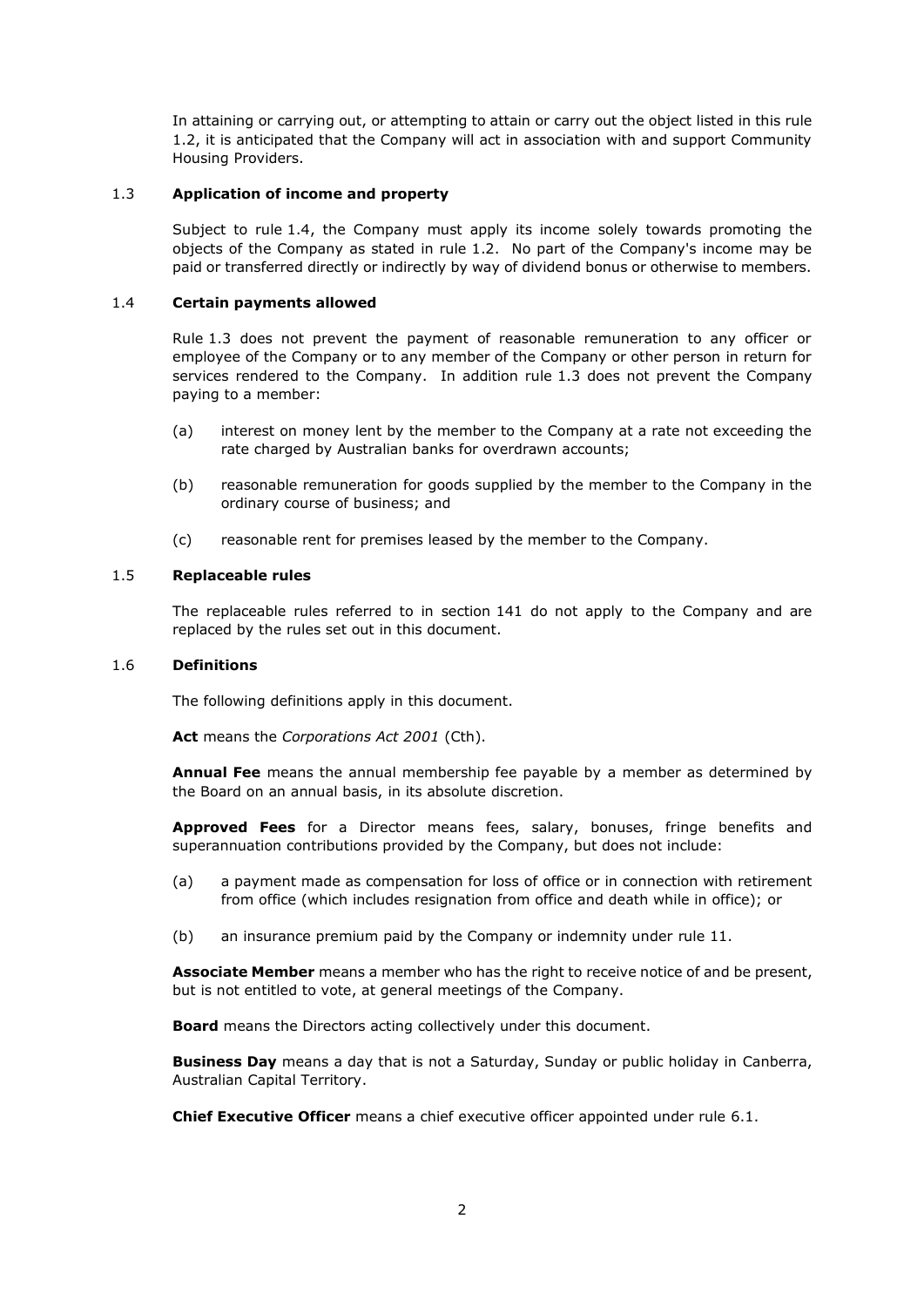**Community Housing** Community Housing is (rental) housing that is affordable for people on very low to moderate incomes.

**Community Housing Provider** means a non profit organisation that owns or manages assets used for Community Housing.

**Company** means the company named at the beginning of this document whatever its name is for the time being.

**Director** means a person who is, for the time being, a director of the Company.

**member** means a person whose name is entered in the Register as a member of the Company and references in this document to voting excludes an Associate Member.

**National Director** means a Director who is appointed by the Board under rule [3.6](#page-11-2) or elected by the Company under rule [3.4.](#page-11-0)

**ordinary resolution** means a resolution passed at a meeting of members by a majority of the votes cast by members entitled to vote on the resolution.

**Region** means one of the following:

- (a) the Australian Capital Territory;
- (b) New South Wales;
- (c) the Northern Territory;
- (d) Queensland;
- (e) South Australia;
- (f) Tasmania;
- (g) Victoria; and
- (h) Western Australia.

**Region Director** means a Director designated as a Region Director in accordance with rule [3.2\(a\)](#page-10-4) or appointed or elected in respect of a Region pursuant to rule [3.3.](#page-10-3)

**Regional Committee** has the meaning given to it in rule [7.1\(a\).](#page-14-6)

**Regional Committee Representative** means a member of a Regional Committee (other than the chairman of that Regional Committee).

**Register** means the register of members kept as required by sections 168 and 169.

See sections 168 and 169

**Secretary** means, during the term of that appointment, a person appointed as a secretary of the Company in accordance with this document.

**special resolution** has the meaning given by section 9.

**State Peak Body** A State or Territory Peak Body means a body corporate or unincorporated association whose voting members include Community Housing Providers in a particular Region. A State or Territory Peak Body

then either

a. has similar purposes to the Company; including representing their interests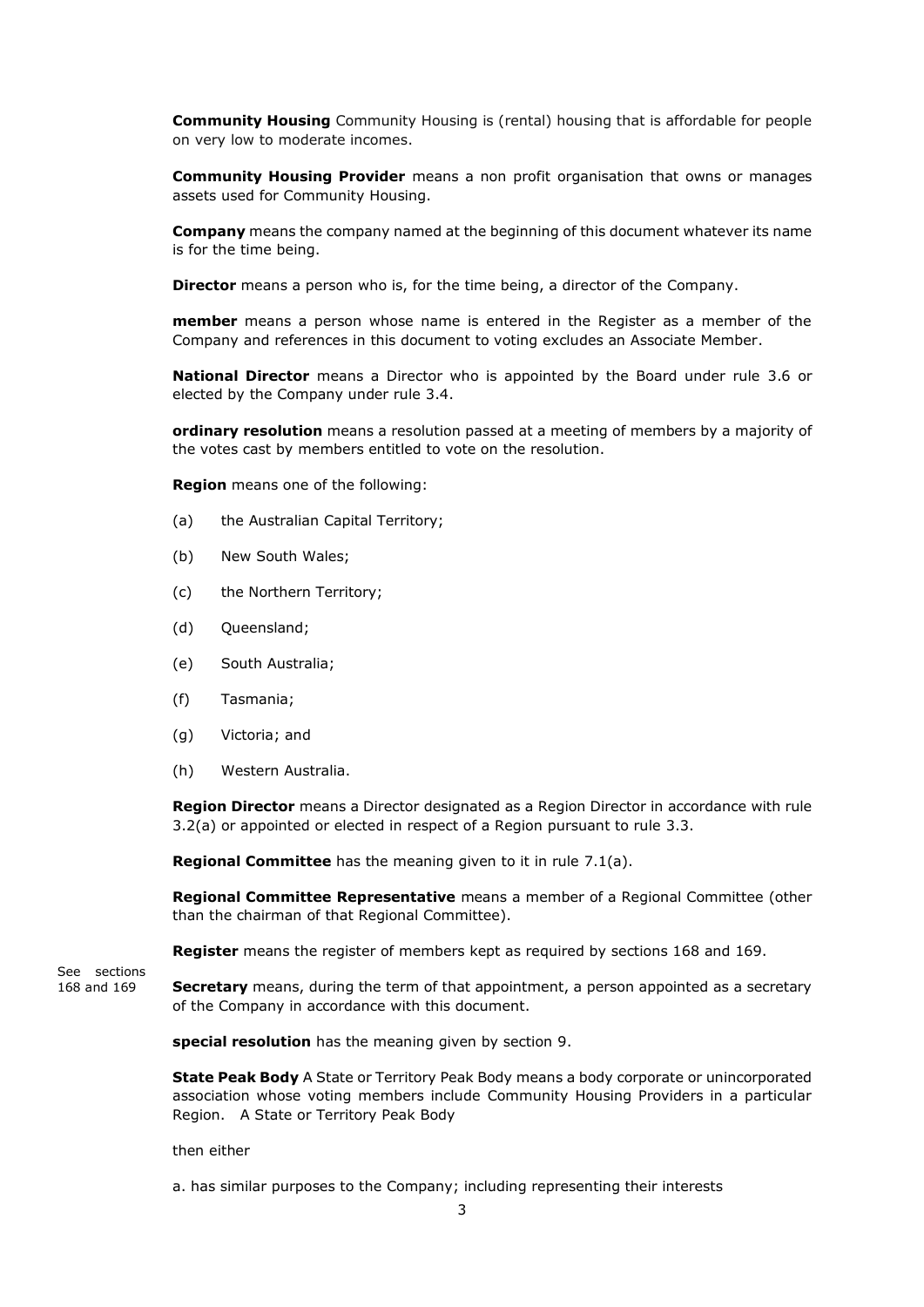or

b. represents the interests of these CHPs.

**Relevant State or Territory Peak Body** means a State or Territory Peak (see above definition) where

(1) members of the state or territory peak are automatically also members of CHIA

(2) where there is an agreement between itself and CHIA to work together for the benefit of its reciprocal membership in that state and covers arrangements for the collection of membership fees.

There can only be one Relevant State Peak Body per state.

**Voting Member** means a member who has the right to receive notice of, be present at and to vote on at least one item of business to be considered at a general meeting of the Company or a meeting of a class of members.

#### <span id="page-7-0"></span>1.7 **Interpretation of this document**

Headings and marginal notes are for convenience only, and do not affect interpretation. The following rules also apply in interpreting this document, except where the context makes it clear that a rule is not intended to apply.

- (a) A reference to:
	- (i) legislation (including subordinate legislation) is to that legislation as amended, modified in relation to the Company, re-enacted or replaced, and includes any subordinate legislation issued under it;
	- (ii) a document or agreement, or a provision of a document or agreement, is to that document, agreement or provision as amended, supplemented, replaced or novated;
	- (iii) a person includes any type of entity or body of persons, whether or not it is incorporated or has a separate legal identity, and any executor, administrator or successor in law of the person; and
	- (iv) anything (including a right, obligation or concept) includes each part of it.
- (b) A singular word includes the plural, and vice versa.
- (c) A word which suggests one gender includes the other genders.
- (d) If a word is defined, another part of speech has a corresponding meaning.
- (e) If an example is given of anything (including a right, obligation or concept), such as by saying it includes something else, the example does not limit the scope of that thing.
- (f) The word **agreement** includes an undertaking or other binding arrangement or understanding, whether or not in writing.
- (g) A power to do something includes a power, exercisable in the like circumstances, to revoke or undo it.
- (h) A reference to a power is also a reference to authority or discretion.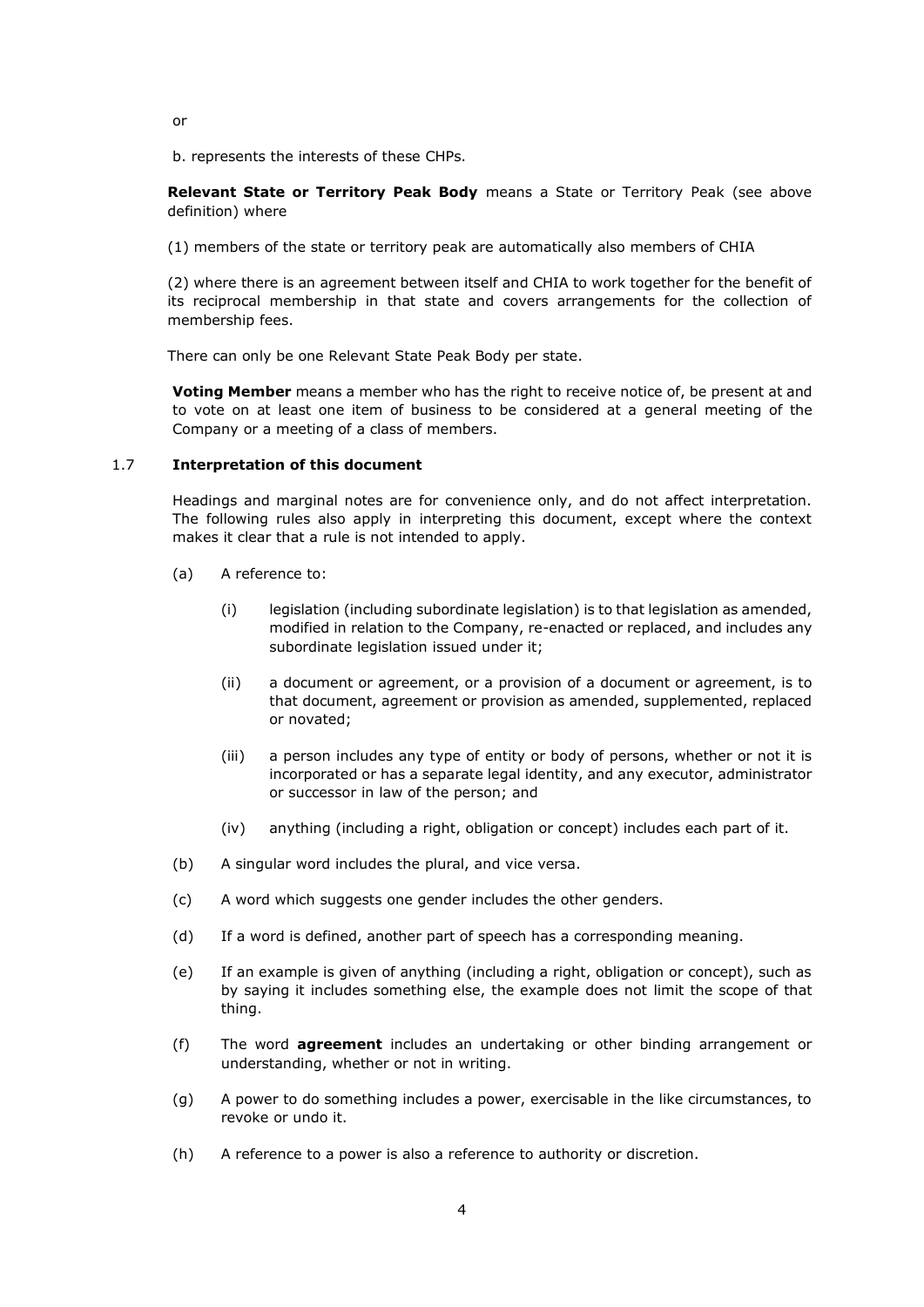- (i) A reference to something being **written** or **in writing** includes that thing being represented or reproduced in any mode in a visible form.
- (j) A word (other than a word defined in rule [1.6\)](#page-5-3) which is defined by the Act has the same meaning in this document where it relates to the same matters as the matters for which it is defined in the Act.
- (k) A reference to a Chapter, Part, Division, or section is a reference to a Chapter, Part, Division or section of the Act.

# <span id="page-8-0"></span>2. **MEMBERSHIP**

# <span id="page-8-1"></span>2.1 **Membership**

Subject to rules [2.7](#page-9-2) and [2.8,](#page-9-3) the members are:

- (a) the members named in the application for the Company's registration; and
- (b) any other person the Board admits to membership.

# <span id="page-8-2"></span>2.2 **Categories of membership**

There are two categories of members, namely:

- (a) Voting Members; and
- (b) Associate Members.

# <span id="page-8-3"></span>2.3 **Eligibility to become a member**

A voting member must be

(a) (i) a registered community housing provider under an Australian community housing regulatory regime and

# **(ii) is registered with the ACNC**

- (b) Any individual or body corporate that:
	- (i) is not a Community Housing Provider; and
	- (ii) supports the purpose and objects of the Company,

may apply to the Board to become an Associate Member.

# <span id="page-8-5"></span><span id="page-8-4"></span>2.4 **Regions**

- (a) When the Board approves a person's application to become a Voting Member, the Board must record in the Register the Region or Regions in respect of which that person is a Voting Member.
- (b) The Board may only approve a person as being a Voting Member in respect of a Region where the Board is satisfied that the person owns or manages Community Housing assets in that Region.
- (c) Each Voting Member must provide notice to the Company at the time of paying its Annual Fee in accordance with rule  $2.5(a)(i)$  of the Region or Regions in which the Voting Member will own or manage Community Housing assets as at 30 June of that year.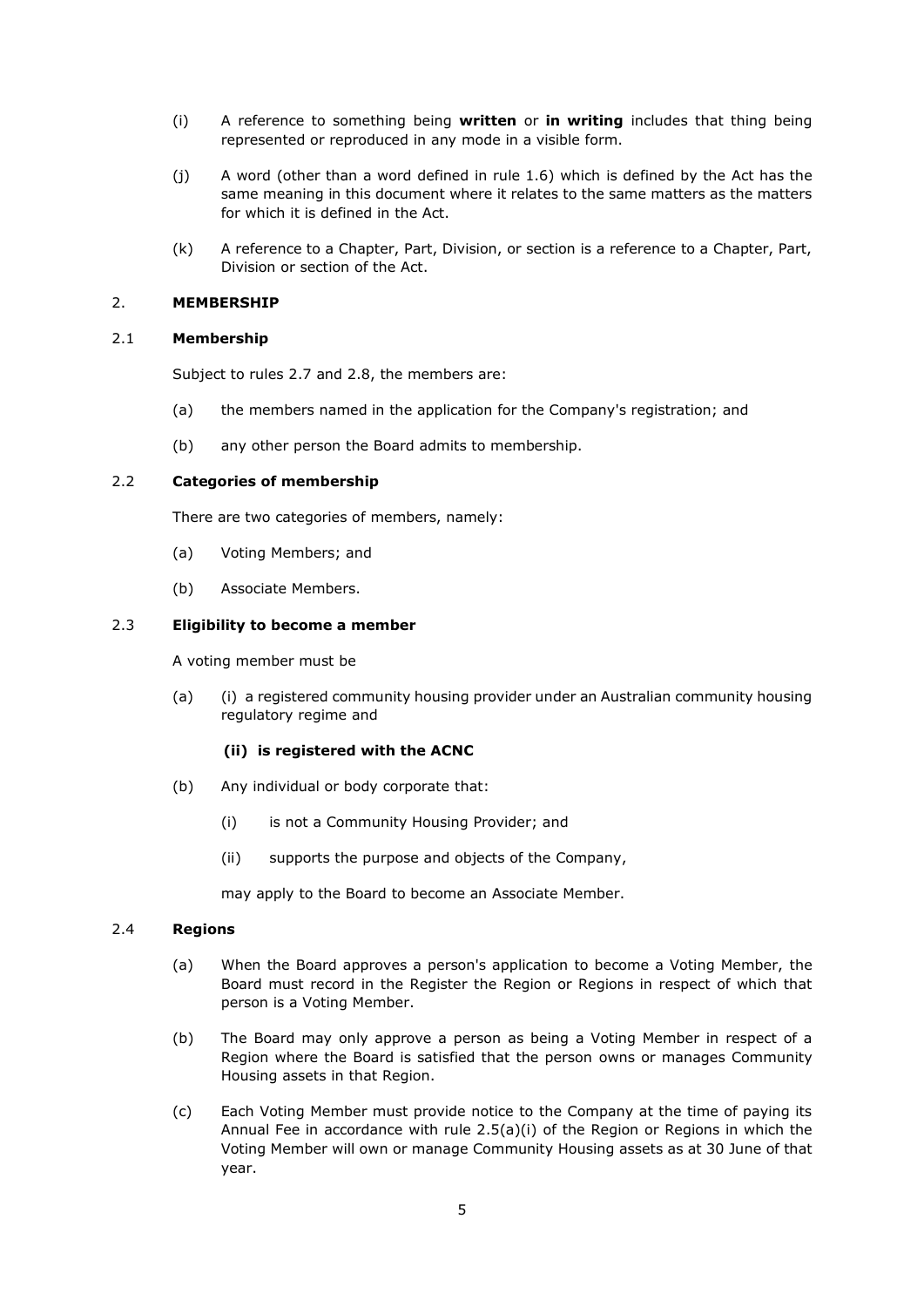- (d) Where a Voting Member begins to own or manage Community Housing assets in a Region other than a Region in respect of which that person is already a Voting Member as recorded in the Register, it must provide notice to the Board that it owns or manages Community Housing assets in a new Region within 30 days of commencing to do so in that Region.
- (e) A Voting Member must immediately notify the Board if that Voting Member ceases to be a Community Housing Provider in a Region.

# <span id="page-9-4"></span><span id="page-9-0"></span>2.5 **Membership fees**

- <span id="page-9-5"></span>(a) Each member is required to pay the Annual Fee:
	- (i) except as provided by rule  $2.5(a)(ii)$ , before 1 July in each year; or
	- (ii) if the member becomes a member on or after 1 July in any year:
		- (A) on becoming a member; and
		- (B) before 1 July in each succeeding year.
- (b) If a member's Annual Fee is more than 28 days in arrears, that member's rights (as applicable) are suspended until such Annual Fee is paid.

# <span id="page-9-1"></span>2.6 **Limited liability of members**

If the Company is wound up each member undertakes to contribute to the assets of the Company up to an amount not exceeding \$1.00 for payment of the debts and liabilities of the Company including the costs of the winding up. This undertaking continues for one year after a person ceases to be a member.

## <span id="page-9-2"></span>2.7 **Resigning as a member**

A member may resign from the Company by giving written notice to the Board.

#### <span id="page-9-3"></span>2.8 **Expelling a member**

- (a) The Board may, by resolution, expel from the Company any member:
	- (i) where a member is a Voting Member, where that member, in the opinion of the Board, ceases to be a recognised Community Housing Provider;
	- (ii) who does not comply with this document or any by-laws, rules or regulations of the Company;
	- (iii) who has Annual Fees in arrears for at least 6 months; or
	- (iv) whose conduct in the opinion of the Board is prejudicial to the interests of the Company,

and remove that member's name from the Register.

- (b) At least 21 days before the Board holds a Board meeting to expel a member, the Board must give a written notice to the member which states:
	- (i) the allegations against the member;
	- (ii) the proposed resolution for the member's expulsion;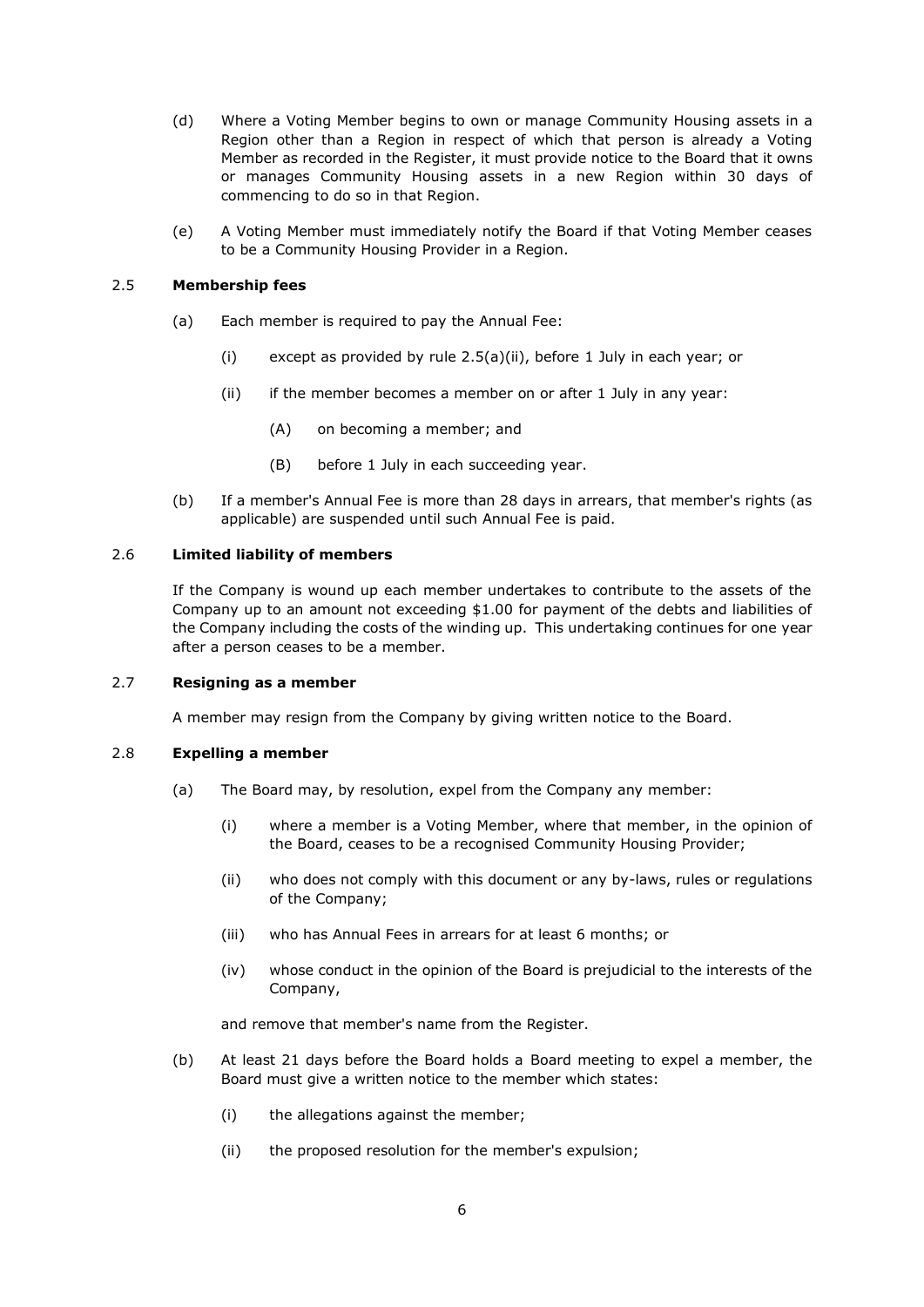- (iii) that the member has an opportunity at the Board meeting to address the allegations either orally or in writing; and
- (iv) that if the member notifies the Secretary in writing at least 48 hours before the meeting, the member may elect to have the question of that member's expulsion dealt with by the Company in general meeting.
- (c) The Company must expel a member and remove the member's name from the Register where:
	- (i) a general meeting is held to expel a member; and
	- (ii) a resolution is passed at the meeting by a majority of two-thirds of those present and voting for the member to be expelled. The vote must be taken by ballot.
- (d) A member expelled from the Company does not have any claim on the Company, its funds or property.
- 2.9 A relevant state peak is one where a compact between the two organisations exists and is separately negotiated. The relevant state peak takes the CHIA name and both organisations work together in a reciprocal relationship for the benefit of its shared membership in that state.

# <span id="page-10-0"></span>3. **DIRECTORS**

# <span id="page-10-1"></span>3.1 **Number of Directors**

The Board of the Company must have at least three Directors and, until otherwise decided in accordance with rule [25,](#page-33-2) not more than 12 Directors, and:

- (a) the aggregate number of Region Directors must not exceed 8; and
- (b) the aggregate number of National Directors must not exceed 4.

# <span id="page-10-4"></span><span id="page-10-2"></span>3.2 **Initial Board of the Company**

- (a) Notwithstanding any other provision of this rule [3,](#page-10-0) upon registration of the Company, the Directors are the persons named as directors in the application for the Company's registration. The Board may specify that a Director named in the application for the Company's registration is a Region Director for a Region.
- (b) A Director appointed under rule [3.2\(a\)](#page-10-4) holds office only until the first annual general meeting of the Company following registration of the Company, but is then eligible for election provided that the person is otherwise eligible to be elected as a Director in accordance with this rule [3.](#page-10-0)

# <span id="page-10-3"></span>3.3 **Appointment, election and retirement of Region Directors**

- (a) A Region Director nominated by a State Peak Body in accordance with rule [3.7\(e\)](#page-12-1) must be appointed by the Board.
- <span id="page-10-5"></span>(b) Voting Members in respect of a Region, and only those Voting Members, are entitled to elect a person as a Director for that Region.
- (c) There cannot be more than one Director for each Region.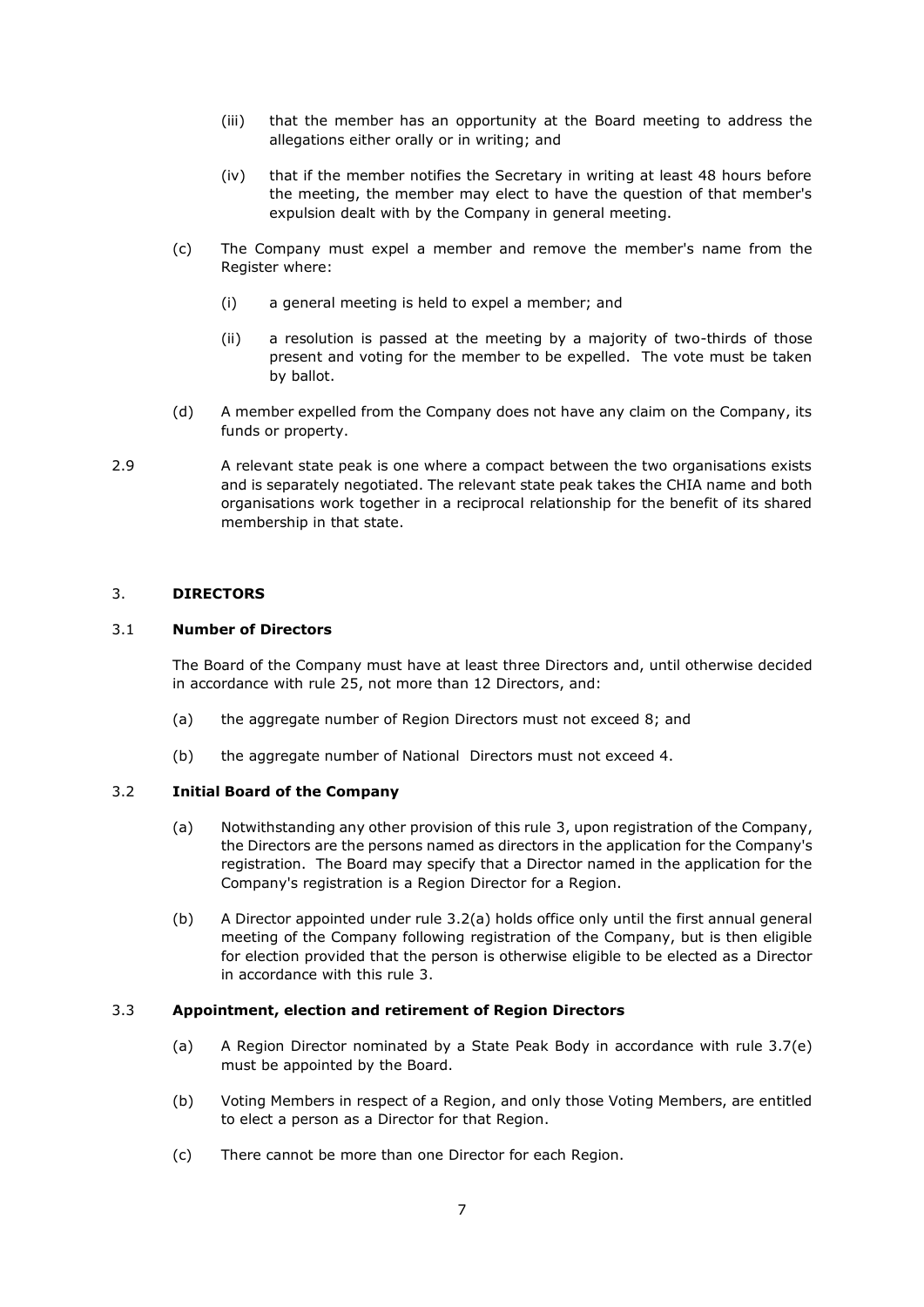- (d) In the case that a Region has no relevant State Peak Body, the election of a Region Director under rule [3.3\(b\)](#page-10-5) must be made by ordinary resolution of the Voting Members present in person or represented by proxy at an annual general meeting and entitled to vote in respect of that Region or by secret ballot, as provided by the Company's by-laws.
- (e) The Voting Members may remove any Region Director elected by them under this rule and may elect at a separate meeting of Voting Members in respect of that Region a person to be a Region Director in place of any Region Director elected by them who dies, resigns, or is removed from or otherwise vacates office under this document. The power to remove a Region Director under this rule is in addition to section 203D.
- (f) A Region Director appointed or elected under this rule holds office only until the next following annual general meeting, but is then eligible for re-election or reappointment.

# <span id="page-11-0"></span>3.4 **Election of National Directors by general meeting**

- Replaces section 201G
- (a) Subject to this document, section 201E and to the number of Directors for the time being fixed under rule [3.1](#page-10-1) not being exceeded, the Company may elect National Directors by ordinary resolution or by secret ballot, as provided by the Company's by-laws.
	- (b) An National Director appointed to replace one removed from office under rule [3.11](#page-13-2) must retire when the National Director replaced would have been required to retire if not removed and is eligible for re-election.

# <span id="page-11-1"></span>3.5 **Secret ballot**

If the Company's by-laws provide for a secret ballot to be conducted for the election of Directors, the counting of votes cast upon such a ballot, and the subsequent declaration of the chairperson of the annual general meeting as to the result of the ballot, will be deemed for the purposes of this rule to be an election at that meeting.

## <span id="page-11-2"></span>3.6 **Casual vacancies: Appointment of National Directors by the Board**

Subject to this document, and to the number of Directors for the time being fixed under rule [3.1](#page-10-1) not being exceeded, the Board may appoint a person to be an National Director at any time except during a general meeting. Any National Director so appointed automatically retires at the next annual general meeting and is eligible for election by that general meeting. Replaces sections 201H

## <span id="page-11-4"></span><span id="page-11-3"></span>3.7 **Eligible candidates**

- (a) A Director must be:
	- (i) a member; or
	- (ii) employed by a member,

and, in the case of a person nominated by a State Peak Body in accordance with rule [3.7\(e\),](#page-12-1) also a member of the governing body of that State Peak Body; or

- (iii) a Director of a member
- (b) Neither the auditor of the Company nor any partner, director or employee of the auditor is eligible to act as a Director.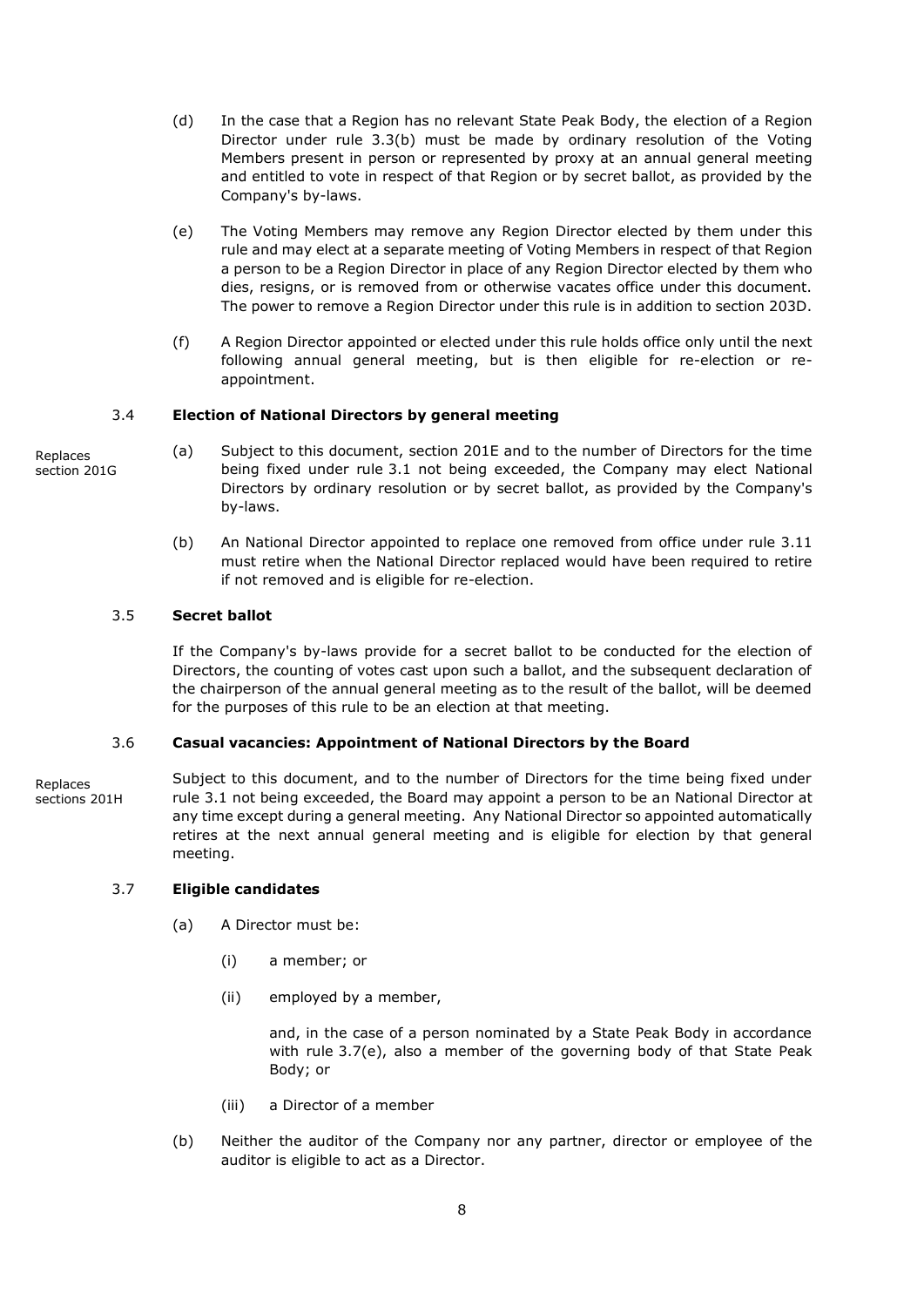- (c) A person is not eligible to act as a Director if to do so would result in more than two Directors being in office who were nominated by the same Voting Member. For the purpose of this rule, a Voting Member does not nominate a person as a Director by seconding their nomination under rule [3.7\(d\)\(ii\)\(A\).](#page-12-2)
- (d) If a Region has no State Peak Body, the Voting Members in respect of a Region in general meeting cannot validly elect a person as a Region Director under rule [3.3](#page-10-3) unless:
	- (i) the person retires under rule [3.8](#page-12-0) and seeks re-election; or
	- (ii) at least 30 Business Days (or any other period fixed by the Board) before the date of the meeting at which election is to occur, the Company receives:
		- (A) a nomination of the person by a Voting Member of the Region specifying the Region that is to vote on the person's election and that is seconded by a different Voting Member of that Region, provided that where there is only one Voting Member in a Region, the nomination need not be seconded; and
		- (B) a consent to act as a Director signed by the person.
- <span id="page-12-2"></span><span id="page-12-1"></span>(e) The Board cannot appoint a director in a Region with a State Peak Body unless the Company receives:
	- (i) a nomination of the person by the relevant State Peak Body; and
	- (ii) a consent to act as a Director signed by the person.
- (f) The Company in general meeting cannot validly elect a person as an National Director unless:
	- (i) the person retires under rule [3.2,](#page-10-2) [3.4,](#page-11-0) [3.5](#page-11-1) or [3.8](#page-12-0) and seeks re-election; or
	- (ii) the Board recommends the appointment; or
	- (iii) at least 30 Business Days (or any other period fixed by the Board) before the date of the meeting at which election is to occur, the Company receives both:
		- (A) a nomination of the person by a Voting Member that is seconded by a different Voting Member; and
		- (B) a consent to act as a Director signed by the person.
- (g) The Company must notify members of every candidate for election as an Additional Director at least seven days before the relevant general meeting.

# <span id="page-12-3"></span><span id="page-12-0"></span>3.8 **Retirement of National Directors**

- (a) At each annual general meeting after the first annual general meeting of the Company following registration of the Company any National Director who would, if that National Director remained in office until the next annual general meeting, have held that office for more than two years must retire from office.
- (b) A National Director may elect to retire and seek re-election at an annual general meeting before the time required by rule [3.8\(a\),](#page-12-3) provided at least 30 Business Days (or any other period as the Board may determine) before the annual general meeting the National Director has given the Board notice of their intention to do so.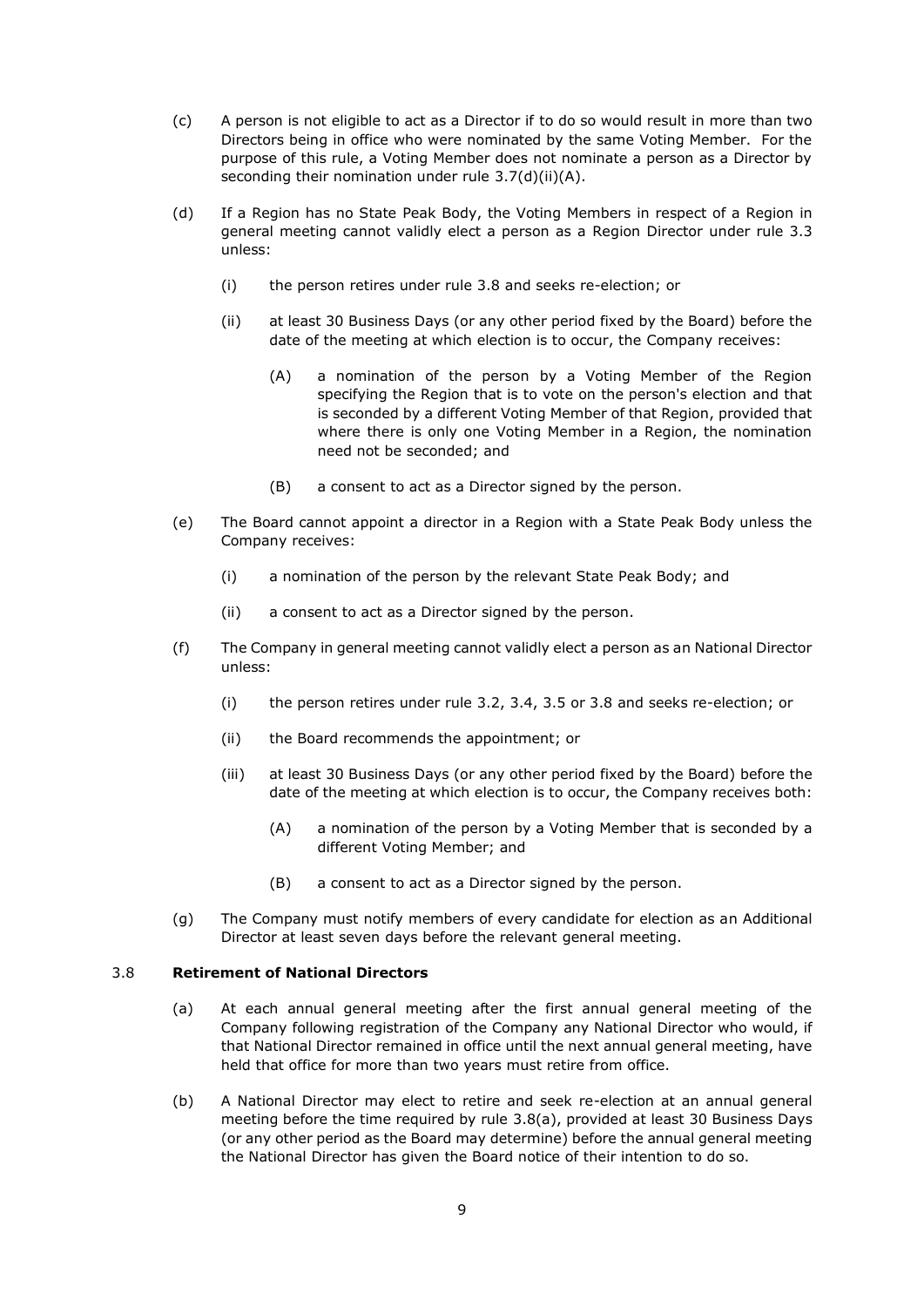(c) A National Director who retires under this rule [3.8](#page-12-0) is eligible for re-election.

# <span id="page-13-0"></span>3.9 **Time of retirement**

A Director's retirement under rule [3.2,](#page-10-2) [3.4,](#page-11-0) [3.5](#page-11-1) or [3.8](#page-12-0) takes effect at the end of the relevant annual general meeting unless the Director is re-elected at that meeting.

# <span id="page-13-1"></span>3.10 **Cessation of Director's appointment**

A person automatically ceases to be a Director if the person:

- (a) is not permitted by the Act (or an order made under the Act) to be a director;
- (b) becomes disqualified from managing corporations under Part 2D.6 and is not given permission or leave to manage the Company under section 206F or 206G;
- (c) becomes of unsound mind or physically or mentally incapable of performing the functions of that office;
- (d) fails to attend three consecutive Board meetings (not including meetings of a committee of the Board) without leave of absence from the Board;
- (e) resigns by notice in writing to the Company;
- (f) is removed from office under rule [3.11;](#page-13-2) or
- (g) ceases to be eligible to act as a Director under rule [3.7\(a\).](#page-11-4)

# <span id="page-13-2"></span>3.11 **Removal from office**

Whether or not a Director's appointment was expressed to be for a specified period, the Company by ordinary resolution may remove a Director from office. The power to remove a Director under this rule is in addition to section 203D.

# <span id="page-13-3"></span>3.12 **Too few Directors**

If the number of Directors is reduced below the minimum required by rule [3.1,](#page-10-1) the continuing Directors may act as the Board only:

- (a) to appoint Directors up to that minimum number;
- (b) to convene a meeting of members; and
- (c) in emergencies.

# <span id="page-13-4"></span>4. **POWERS OF THE BOARD**

# <span id="page-13-5"></span>4.1 **Powers generally**

Except as otherwise required by the Act, any other applicable law or this document, the Board: Replaces section 198A

- (a) has power to manage the business of the Company; and
- (b) may exercise every right, power or capacity of the Company to the exclusion of the Company in general meeting and the members.

# <span id="page-13-6"></span>4.2 **Exercise of powers**

A power of the Board can be exercised only: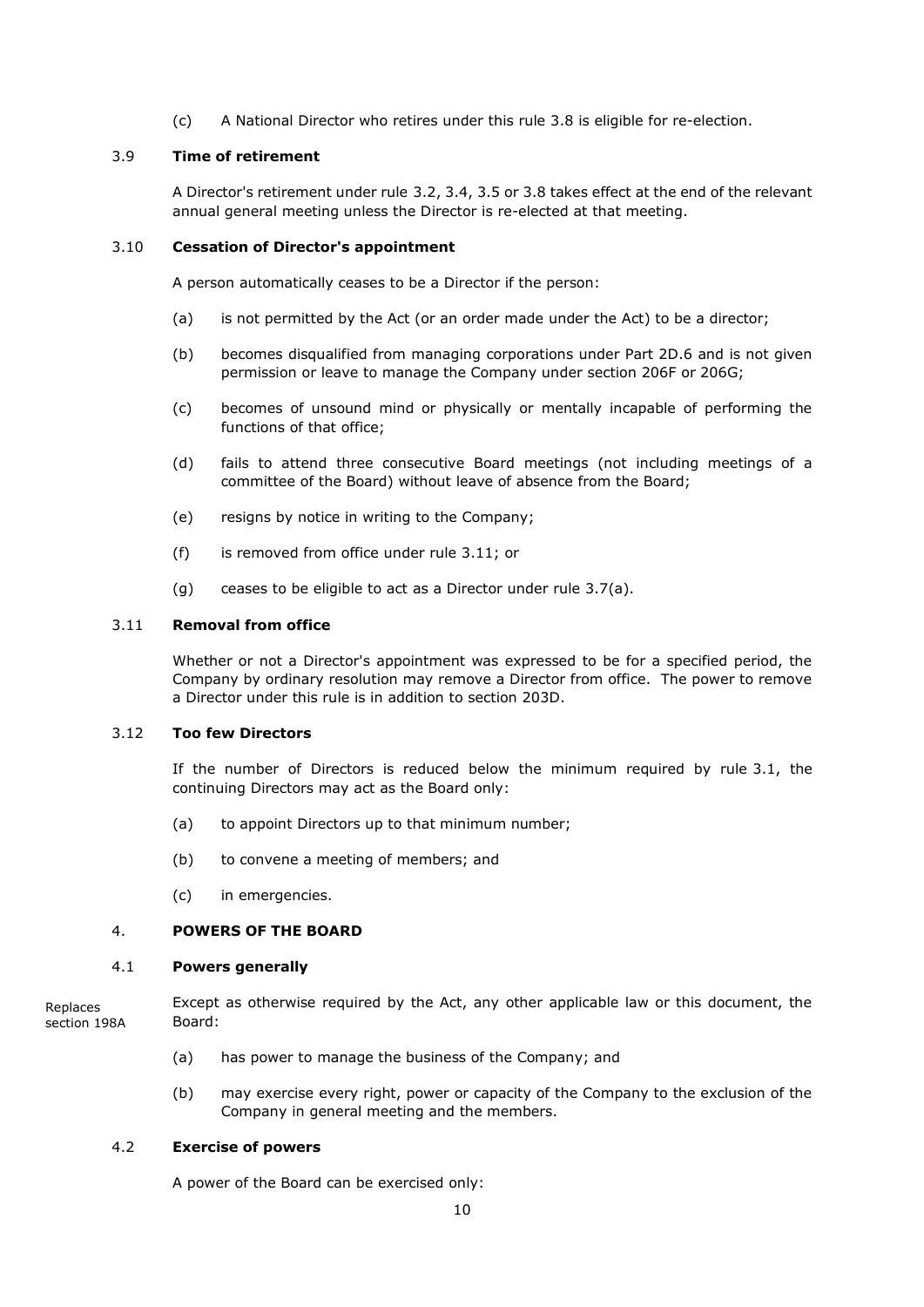- (a) by resolution passed at a meeting of the Board or otherwise in accordance with rule [12;](#page-21-2) or
- (b) in accordance with a delegation of the power under rule [8.](#page-18-0)

# <span id="page-14-0"></span>5. **EXECUTING NEGOTIABLE INSTRUMENTS**

Negotiable instruments can be executed, accepted or endorsed for and on behalf of the Company by being signed by two Directors or a Director and Secretary or in such other manner (including the use of facsimile signatures if thought appropriate) as the Board may decide. **Replaces** section 198B

# <span id="page-14-1"></span>6. **CHIEF EXECUTIVE OFFICER**

# <span id="page-14-2"></span>6.1 **Appointment and responsibilities of Chief Executive Officer**

- (a) The Board may appoint a Chief Executive Officer either for a specified term (but not for life) or without specifying a term.
- (b) The Chief Executive Officer is responsible to the Board for the day to day management of the Company and for implementing the Company's long and short term plans.
- (c) The Chief Executive Officer must not be a Director.

# <span id="page-14-3"></span>6.2 **Termination of appointment of Chief Executive Officer**

The appointment of a Chief Executive Officer terminates if the Board removes the Chief Executive Officer from the office of Chief Executive Officer (which, without affecting the rights of the Chief Executive Officer under any contract between the Company and the Chief Executive Officer, the Board has power to do), whether or not the appointment was expressed to be for a specified term.

# <span id="page-14-4"></span>7. **REGIONAL COMMITTEES**

# <span id="page-14-6"></span><span id="page-14-5"></span>7.1 **Regional Committees**

- (a) Where a Region Director has been appointed for a Region and there are three or more Voting Members who are not Stake Peak Bodies in respect of a Region, the Board may establish a committee (the **Regional Committee**) comprising:
	- (i) the Region Director for that Region; and
	- (ii) no less than two and no more than 11 other members, or such other number determined by the Region Director for that Region and approved by the Board, to be elected by the Voting Members of that Region as Regional Committee Representatives in accordance with this rule [7.](#page-14-4)
- <span id="page-14-7"></span>(b) There cannot be more than one Regional Committee for each Region.
- (c) The chairman of a Regional Committee must be the Region Director for that Region.
- (d) The role of a Regional Committee is to provide advice to the Board in writing, from time to time, in relation to the operations of the Company in that Region.
- (e) If the Board receives any advice from a Regional Committee or a member that is a State Peak Body in relation to the operations of the Company in that Region, the Board must have regard to that advice in exercising any powers of the Board relating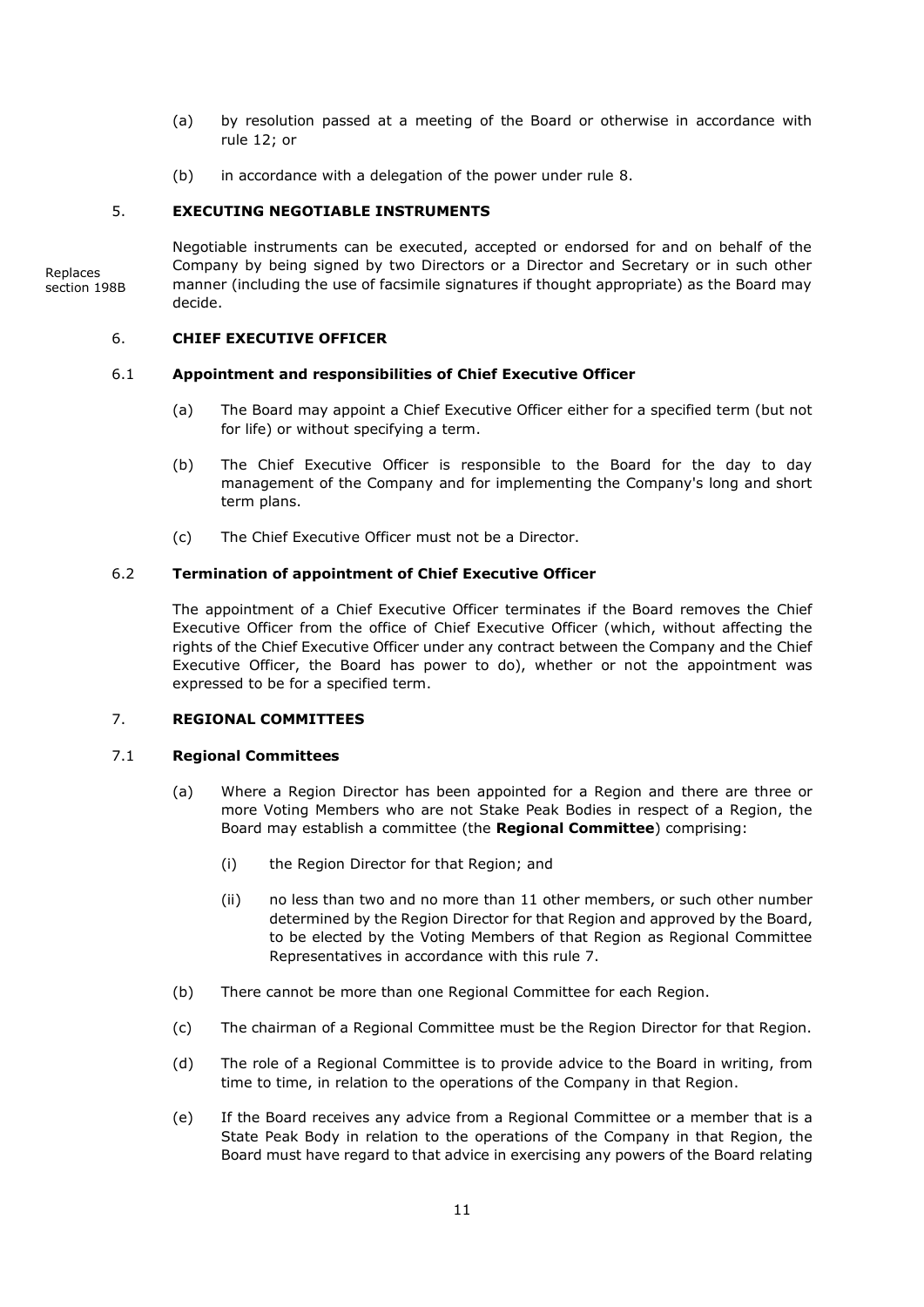to those operations provided that to do so would not be inconsistent with the Directors' duties under the Act and the general law.

- (f) To avoid doubt, and without limiting rule [8,](#page-18-0) any Regional Committee established under rule [7.1\(a\)](#page-14-6) will not exercise any powers of the Board unless expressly delegated to it by the Board.
- (g) A Regional Committee Representative will not be an officer of the Company merely by reason of holding a position as a member of the Regional Committee.

# <span id="page-15-0"></span>7.2 **Nomination of Regional Committee Representatives**

- (a) Voting Members in respect of a Region, and only those Voting Members, are entitled to nominate persons for election as a Regional Committee Representative for that Region in accordance with this rule [7.](#page-14-4)
- (b) A Regional Committee Representative need not be a member or employed by a member.
- (c) To nominate a person for election as a Regional Committee Representative, the Voting Member nominating the person must provide to the Company at least 30 Business Days (or any other period fixed by the Board) before the date of the annual general meeting at which the election is to occur, a nomination form:
	- (i) signed by the candidate, in which the candidate agrees to be bound, in a form acceptable to the Board, by the terms of this document relating to Regional Committees, including the election of Regional Committee Representatives and proceedings of Regional Committees; and
	- (ii) signed by the Voting Member nominating the candidate.

# <span id="page-15-1"></span>7.3 **Election of Regional Committee Representatives**

Where the number of candidates for election as Regional Committee Representatives (including those retiring and seeking election under rules [7.4](#page-16-0) and [7.5\)](#page-17-0) is less than or equal to the number of vacancies on the Regional Committee, those candidates will be taken to be elected at the annual general meeting. Where there are more candidates for election as a Regional Committee Representative than there are vacancies, candidates will be elected at the annual general meeting in accordance with a ballot conducted pursuant to the following:

- (a) the Board must prepare a ballot paper setting out:
	- (i) the positions for which there are vacancies;
	- (ii) a list of the candidates for election as a Regional Committee Representative in an order determined by lot or other random method applied by the Board; and
	- (iii) the time by which the ballot must be returned to the Company;
- (b) the Company must forward by post to each Voting Member entitled to vote in respect of that Region, an envelope enclosing:
	- (i) the ballot paper along with details of the time and date when the ballot opens and closes;
	- (ii) a ballot envelope into which the Voting Member is to place the ballot paper; and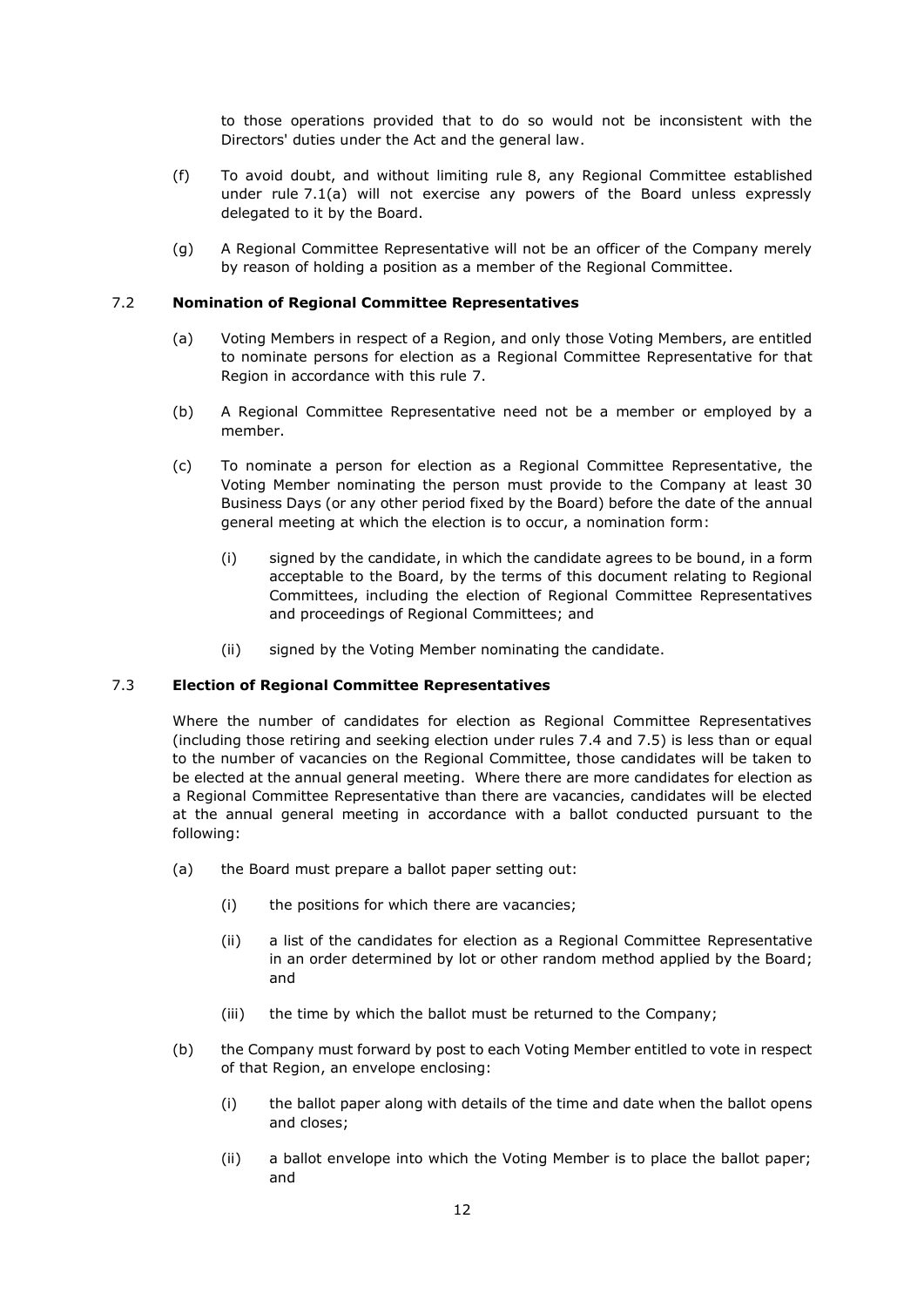- (iii) an envelope addressed to the Company into which the ballot envelope enclosing the ballot paper is to be placed;
- (c) the ballot must open no earlier than the date the notice of annual general meeting is sent to Voting Members and close no later than three Business Days immediately preceding the date of the annual general meeting;
- <span id="page-16-1"></span>(d) to vote in the ballot, a Voting Member who is entitled to vote in respect of that Region must complete the ballot paper and return it to the Company so that it is received by the Company before the ballot closes;
- (e) prior to the commencement of the annual general meeting, the Secretary (or his or her nominee) must review the ballots received under rule [7.3\(d\)](#page-16-1) and count those ballots that have been properly completed, and provide the result to the chairman of Directors in advance of the annual general meeting. The candidates elected for the available positions will be:
	- (i) the number of candidates required to fill those vacancies who receive the greatest number of votes in favour of their election, as well as receiving more "for" votes than "against"; and
	- (ii) if two or more candidates for the last vacancy receive the same number of votes in favour of their election (as well as receiving more "for" votes than "against" votes) the chairman of Directors will decide by lot which of the candidates is to be elected to the last vacancy; and
- (f) at the annual general meeting, the chairman of the meeting must declare the results of the ballot in respect of each Region.

# <span id="page-16-2"></span><span id="page-16-0"></span>7.4 **Appointment of Regional Committee Representatives**

- (a) If the Board is permitted under rule [7.1](#page-14-5) to establish a Regional Committee before the date of the first annual general meeting of the Company following registration of the Company, notwithstanding any other provision of this rule [7,](#page-14-4) the Regional Committee Representatives for that Regional Committee will be appointed by the Board.
- (b) A person appointed as a Regional Committee Representative under rule [7.4\(a\)](#page-16-2) holds that position only until the first annual general meeting of the Company following registration of the Company, but is then eligible for election provided that the person is otherwise eligible to be elected as a Regional Committee Representative in accordance with this rule [7.](#page-14-4)
- (c) Subject to this document, and to the maximum number of Regional Committee Representatives for the time being approved by the Board under rule  $7.1(a)(ii)$  in respect of a Regional Committee not being exceeded, the members of a Regional Committee may appoint a person to be a Regional Committee Representative for that Regional Committee at any time except during a general meeting. Any Regional Committee Representative so appointed:
	- (i) holds that position only until the next following annual general meeting, but is then eligible for election; and
	- (ii) is not taken into account in deciding the rotation or retirement of Regional Committee Representatives for that Regional Committee or the number of them to retire under rule [7.5](#page-17-0) at that general meeting.
- (d) The members of a Regional Committee may appoint a person to fill a vacancy in place of any Regional Committee Representative who dies, resigns, or otherwise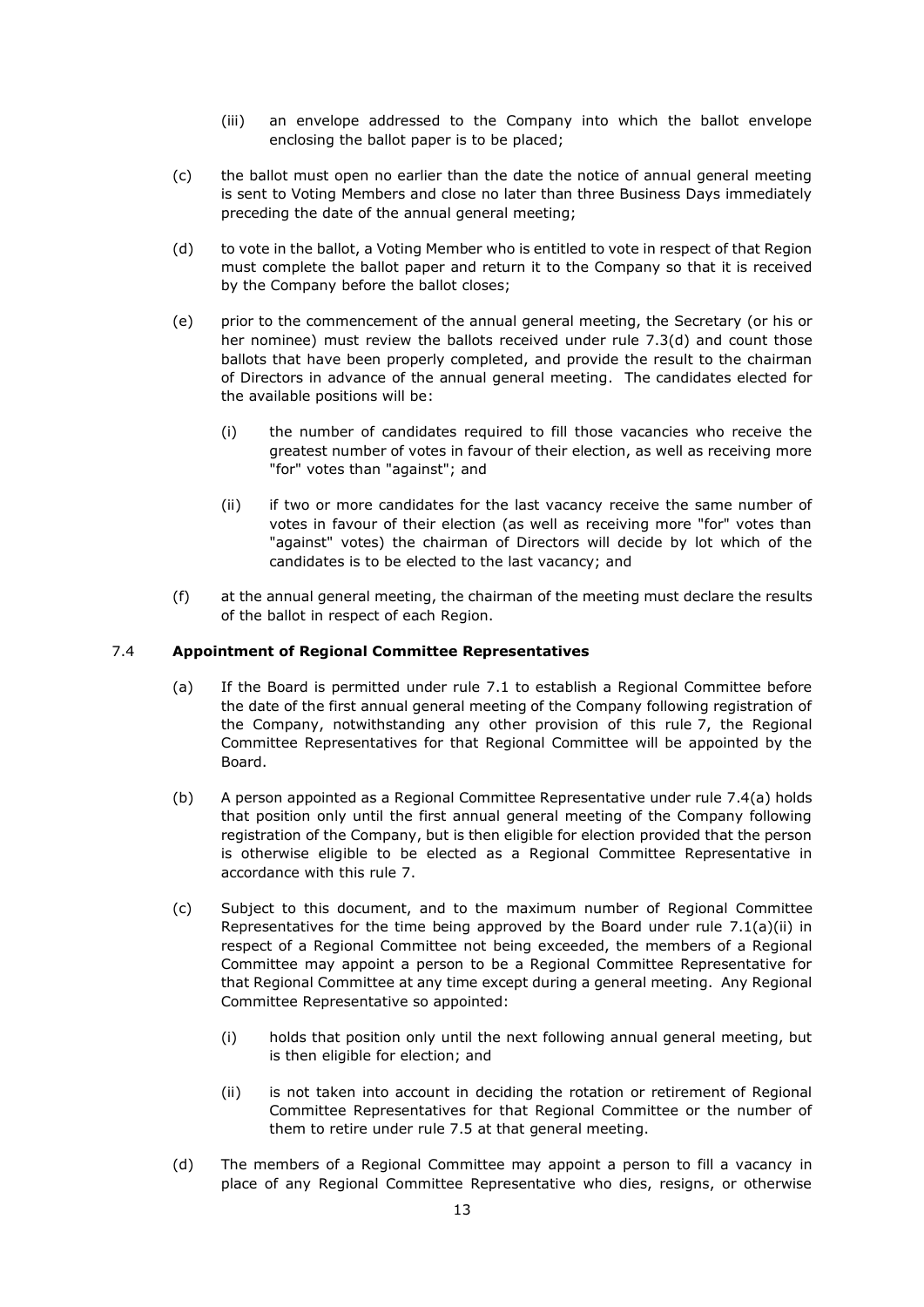vacates that position under this document provided the person so appointed has been nominated by the Voting Member who initially nominated the former Regional Committee Representative. Any Regional Committee Representative so appointed:

- (i) holds that position only until the next following annual general meeting, but is then eligible for election; and
- (ii) is not taken into account in deciding the rotation or retirement of Regional Committee Representatives for that Regional Committee or the number of them to retire under rule [7.5](#page-17-0) at that general meeting.

# <span id="page-17-2"></span><span id="page-17-0"></span>7.5 **Retirement of Regional Committee Representatives**

- <span id="page-17-3"></span>(a) At each annual general meeting after the first annual general meeting of the Company at which Regional Committee Representatives in respect of a Regional Committee are first elected to that Regional Committee:
	- (i) half of the Regional Committee Representatives of that Regional Committee (rounded down to the nearest whole number); and
	- (ii) any Regional Committee Representative of that Regional Committee who would, if that Regional Committee Representative remained in that position until the next annual general meeting, have held that position for more than two years,

must retire from that position.

- (b) A Regional Committee Representative may elect to retire and seek re-election at an annual general meeting before the time required by rule [7.5\(a\),](#page-17-2) provided at least 40 Business Days (or any other period as the Board may determine) before the annual general meeting the Regional Committee Representative has given the chairman of the Regional Committee notice of their intention to do so.
- (c) A Regional Committee Representative who retires under this rule [7.5](#page-17-0) is eligible for re-election.
- (d) The Regional Committee Representative who retires under rule [7.5\(a\)\(i\)](#page-17-3) is the Regional Committee Representative who has held that position the longest since last being elected. If two or more Regional Committee Representatives have been in that position for the same period, those Regional Committee Representatives may agree which of them will retire. If they do not agree, they must draw lots to decide which of them must retire.
- (e) A Regional Committee Representative's retirement under rule [7.4](#page-16-0) or this rule [7.5](#page-17-0) takes effect at the end of the relevant annual general meeting unless the Regional Committee Representative is re-elected at that meeting.

# <span id="page-17-1"></span>7.6 **Proceedings of Regional Committees**

- (a) The chairman of a Regional Committee may call meetings of the Regional Committee from time to time. The Board may specify the manner in which meetings of Regional Committees are to be conducted and regulated.
- <span id="page-17-4"></span>(b) The chairman of a Regional Committee must:
	- (i) cause minutes of a meeting of a Regional Committee to be prepared setting out those present at the meeting and matters discussed at that meeting; and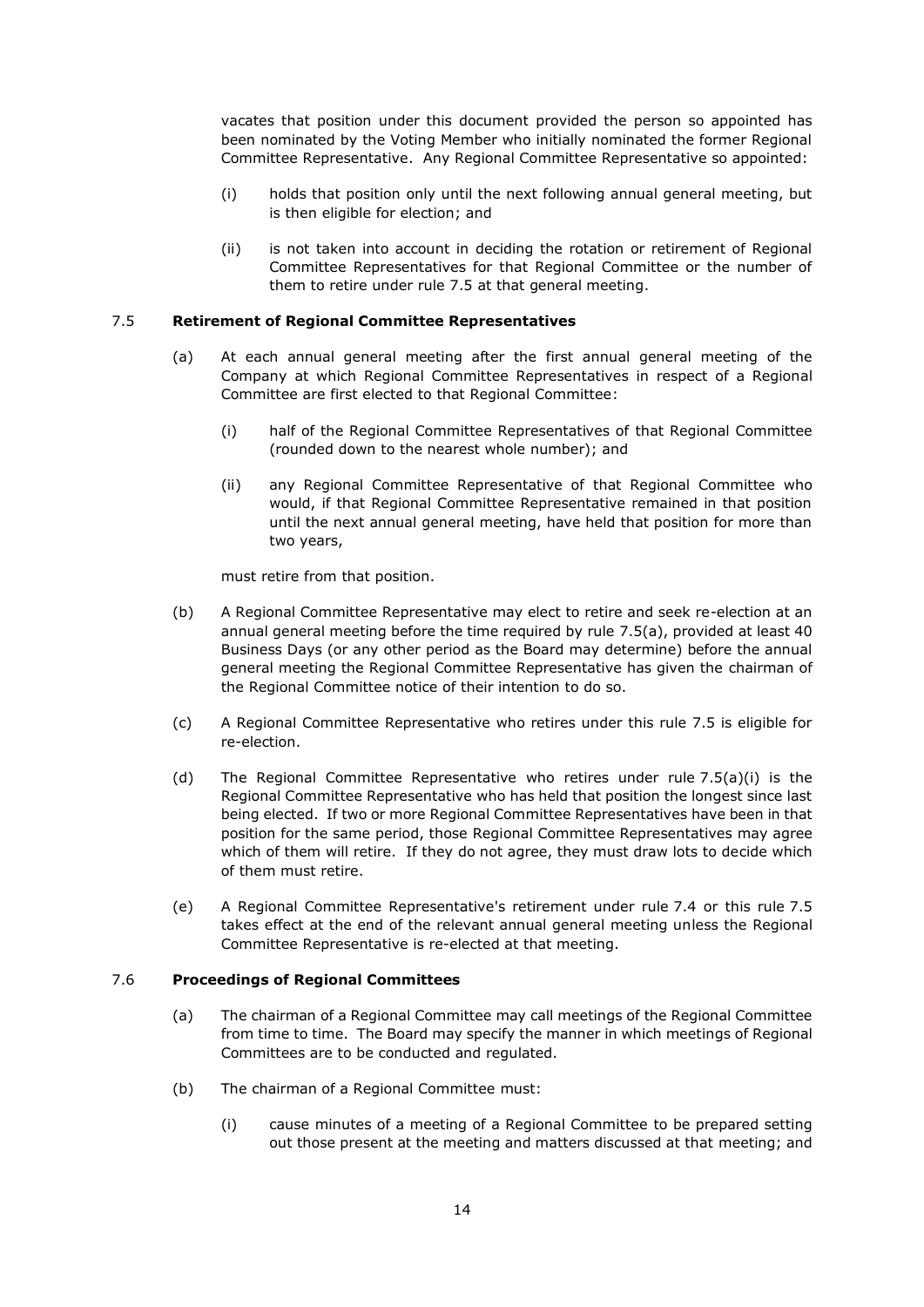(ii) circulate a copy of those minutes to the Directors within a reasonable period of time following the meeting of the Regional Committee.

# <span id="page-18-0"></span>8. **DELEGATION OF BOARD POWERS**

## <span id="page-18-1"></span>8.1 **Power to delegate**

The Board may delegate any of its powers as permitted by section 198D including to Regional Committees on the terms and subject to any restrictions the Board decides.

#### <span id="page-18-2"></span>8.2 **Power to revoke delegation**

The Board may revoke a delegation previously made whether or not the delegation is expressed to be for a specified period.

### <span id="page-18-3"></span>8.3 **Terms of delegation**

A delegation of powers under rule [8.1](#page-18-1) may be made:

- (a) for a specified period or without specifying a period; and
- (b) on the terms (including power to further delegate) and subject to any restrictions the Board decides.

A document of delegation may contain the provisions for the protection and convenience of those who deal with the delegate that the Board thinks appropriate.

## <span id="page-18-4"></span>8.4 **Proceedings of committees**

Subject to the terms on which a power of the Board is delegated to a committee, the meetings and proceedings of committees are, to the greatest extent practical, governed by the rules of this document which regulate the meetings and proceedings of the Board.

#### <span id="page-18-5"></span>9. **DIRECTORS' DUTIES AND INTERESTS**

#### <span id="page-18-6"></span>9.1 **Compliance with duties under the Act and general law**

Each Director must comply with his or her duties under the Act and under the general law.

## <span id="page-18-7"></span>9.2 **Director can hold other offices etc**

A Director may:

- (a) hold any office or place of profit or employment other than that of the Company's auditor or any director or employee of the auditor;
- (b) be a member of any corporation (including the Company) or partnership other than the Company's auditor; or
- (c) be a creditor of any corporation (including the Company) or partnership; or
- (d) enter into any agreement with the Company.

# <span id="page-18-8"></span>9.3 **Disclosure of interests**

Each Director must comply with the general law in respect of disclosure of conflicts of interest or duty and with section 191 in respect of disclosure of material personal interests.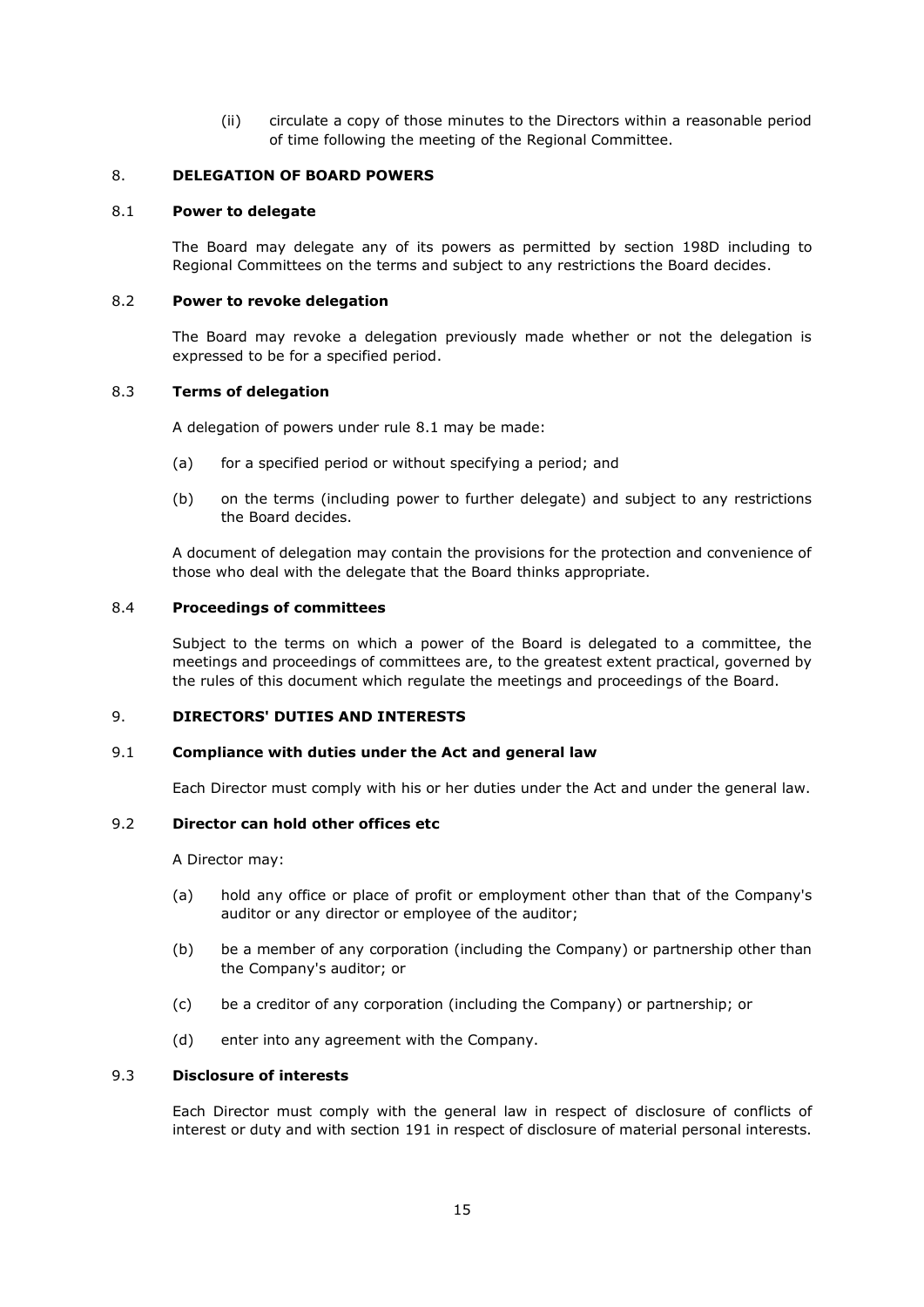# <span id="page-19-0"></span>9.4 **Director interested in a matter**

Each Director must comply with section 195 in relation to being present, and voting, at a Board meeting that considers a matter in which the Director has a material personal interest. Subject to section 195:

- (a) a Director may be counted in a quorum at a Board meeting that considers, and may vote on, any matter in relation to which that Director has a conflict of interest or duty;
- (b) the Company may proceed with any transaction in relation to which a Director has an interest or conflict of duty and the Director may participate in the execution of any relevant document by or on behalf of the Company;
- (c) the Director may retain any benefits accruing to the Director under the transaction; and
- (d) the Company cannot avoid the transaction merely because of the existence of the Director's interest or conflict of duty.

If the interest is required to be disclosed under section 191, paragraph (c) applies only if it is disclosed before the transaction is entered into.

### <span id="page-19-1"></span>9.5 **Agreements with third parties**

The Company cannot avoid an agreement with a third party merely because a Director:

- (a) fails to make a disclosure of a conflict of interest or duty; or
- (b) is present at, or counted in the quorum for, a Board meeting that considers or votes on that agreement.

# <span id="page-19-2"></span>9.6 **Obligation of secrecy**

Every Director and Secretary must keep the transactions and affairs of the Company and the state of its financial reports confidential unless required to disclose them:

- (a) in the course of duties as an officer of the Company;
- (b) by the Board or the Company in general meeting; or
- (c) by law.

The Company may require a Director, Secretary, auditor, trustee, committee member or other person engaged by it to sign a confidentiality undertaking consistent with this rule. A Director or Secretary must do so if required by the Company.

#### <span id="page-19-3"></span>10. **DIRECTORS' REMUNERATION**

#### <span id="page-19-4"></span>10.1 **Remuneration of Directors**

The Directors are entitled to be paid, out of the funds of the Company, an amount of Approved Fees which: Replaces section 202A

- (a) does not in any year exceed in aggregate \$5,000 or any greater amount fixed by ordinary resolution;
- (b) is allocated among them: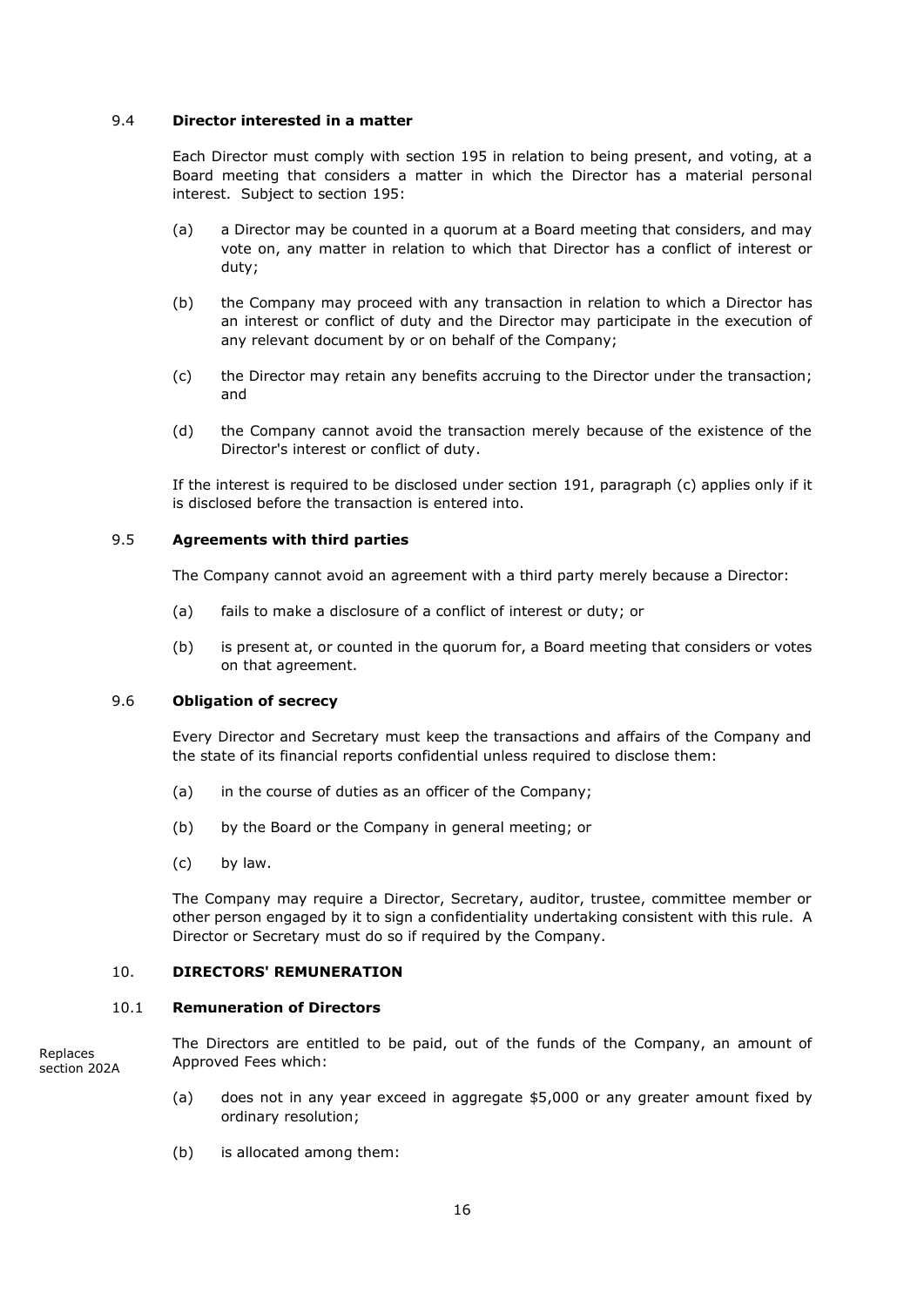- (i) on an equal basis having regard to the proportion of the relevant year for which each Director held office; or
- (ii) as otherwise decided by the Board; and
- (c) is provided in the manner the Board decides, which may include provision of non-cash benefits.

If the Board decides to include non-cash benefits in the Approved Fees of a Director, the Board must also decide the manner in which the value of those benefits is to be calculated for the purposes of this rule.

# <span id="page-20-0"></span>10.2 **Additional Remuneration for extra services**

If a Director, at the request of the Board and for the purposes of the Company, performs extra services or makes special exertions (including going or living away from the Director's usual residential address), the Company may pay that Director a fixed sum set by the Board for doing so. Remuneration under this rule may be either in addition to or in substitution for any remuneration to which that Director is entitled under rule [10.1.](#page-19-4)

# <span id="page-20-1"></span>10.3 **Expenses of Directors**

The Company may pay a Director (in addition to any remuneration) any reasonable expenses (including travelling and accommodation expenses) incurred by the Director:

- (a) in attending meetings of the Company, the Board, or a committee of the Board;
- (b) on the business of the Company; or
- (c) in carrying out duties as a Director.

# <span id="page-20-2"></span>11. **OFFICERS' INDEMNITY AND INSURANCE**

# <span id="page-20-3"></span>11.1 **Indemnity**

Subject to and so far as permitted by Act, the *Competition and Consumer Act 2010* (Cth) and any other applicable law:

- (a) the Company must indemnify every officer of the Company and its wholly owned subsidiaries and may indemnify its auditor against any Liability incurred as such an officer or auditor to a person (other than the Company or a related body corporate) including a Liability incurred as a result of appointment or nomination by the Company or subsidiary as a trustee or as an officer of another corporation, unless the Liability arises out of conduct involving a lack of good faith; and
- (b) the Company may make a payment (whether by way of advance, loan or otherwise) in respect of legal costs incurred by an officer or employee or auditor in defending an action for a Liability incurred as such an officer, employee or auditor or in resisting or responding to actions taken by a government agency or a liquidator.

In this rule, **Liability** means a liability of any kind (whether actual or contingent and whether fixed or unascertained) and includes costs, damages and expenses, including costs and expenses incurred in connection with any investigation or inquiry by a government agency or a liquidator.

# <span id="page-20-4"></span>11.2 **Insurance**

Subject to the Act and any other applicable law, the Company may enter into, and pay premiums on, a contract of insurance in respect of any person.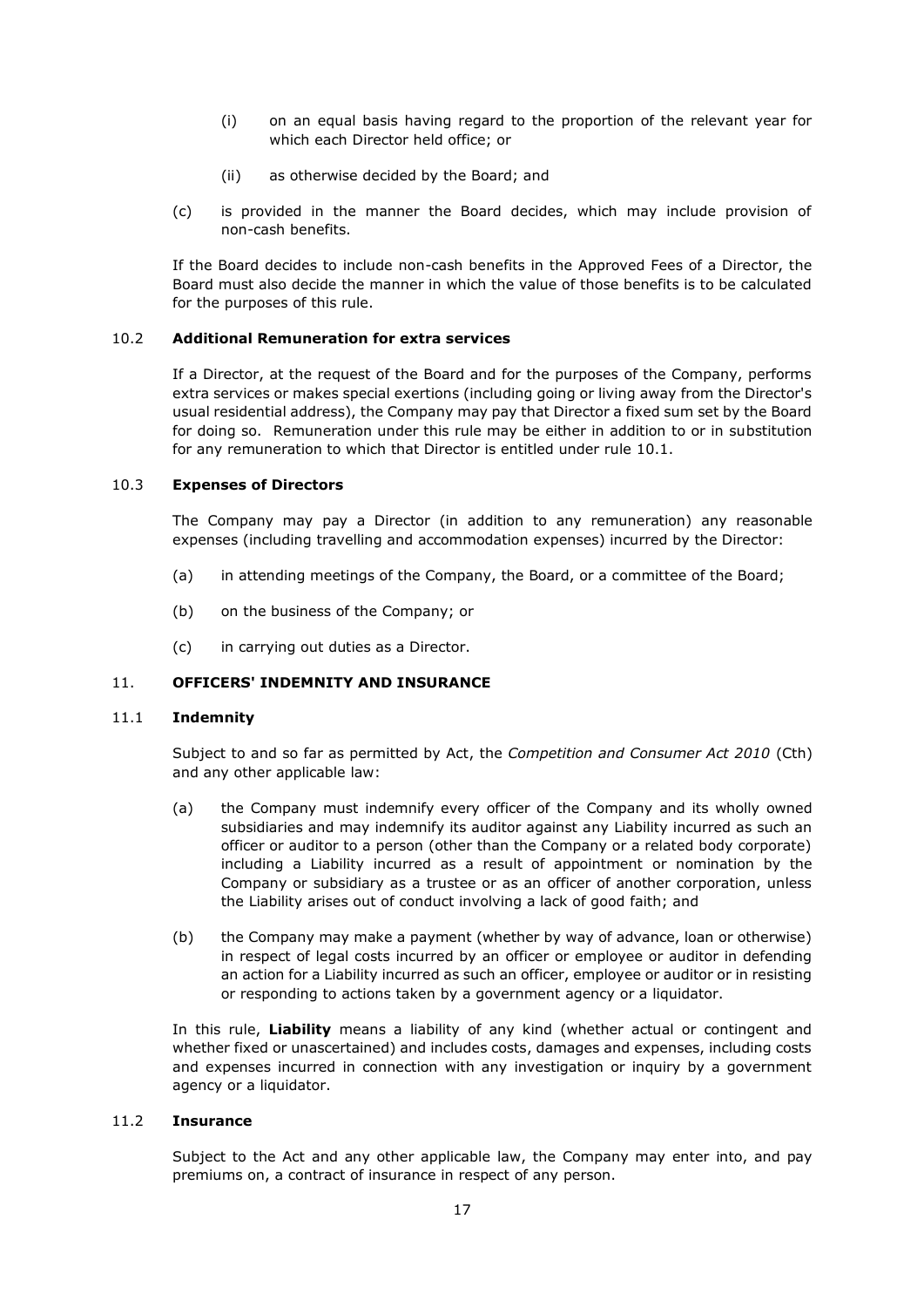# <span id="page-21-0"></span>11.3 **Former officers**

The indemnity in favour of officers under rule [11.1](#page-20-3) is a continuing indemnity. It applies in respect of all acts done by a person while an officer of the Company or one of its wholly owned subsidiaries even though the person is not an officer at the time the claim is made.

## <span id="page-21-1"></span>11.4 **Deeds**

Subject to the Act, the *Competition and Consumer Act 2010* (Cth) and any other applicable law, the Company may, without limiting a person's rights under this rule [11,](#page-20-2) enter into an agreement with or execute a deed in favour of a person who is or has been an officer of the Company or any of the Company's subsidiaries, to give effect to the rights of the person under this rule [11](#page-20-2) on any terms and conditions that the Board thinks fit.

### <span id="page-21-2"></span>12. **BOARD MEETINGS**

### <span id="page-21-3"></span>12.1 **Convening Board meetings**

A Director may at any time, and a Secretary must on request from a Director, convene a Board meeting. Replaces section 248C

## <span id="page-21-4"></span>12.2 **Notice of Board meeting**

The convenor of each Board meeting:

- (a) must give reasonable notice of the meeting (and, if it is adjourned, of its resumption) individually to each Director who is in Australia; and
- (b) may give that notice orally (including by telephone) or in writing,

but accidental failure to give notice to, or non-receipt of notice by, a Director does not result in a Board meeting being invalid.

# <span id="page-21-5"></span>12.3 **Use of technology**

A Board meeting may be held using any means of audio or audio-visual communication by which each Director participating can hear and be heard by each other Director participating or in any other way permitted by section 248D. A Board meeting held solely or partly by technology is treated as held at the place at which the greatest number of the Directors present at the meeting is located or, if an equal number of Directors is located in each of two or more places, at the place where the chairman of the meeting is located.

#### <span id="page-21-6"></span>12.4 **Chairing Board meetings**

(a) The Board may at the Board meeting immediately following an annual general meeting elect a Director to chair its meetings.

Replaces section 248E

- (b) The term of the appointment of the Chair will be one year.
- (c) If there is no chairman of Directors or the chairman is not present within 15 minutes after the time for which a Board meeting is called or is unwilling to act, the Directors present must elect a Director present to chair the meeting.

# <span id="page-21-7"></span>12.5 **Quorum**

Replaces section 248F (a) The quorum for a Board meeting is 50% of the total number of Directors (rounded up to the nearest whole number), provided that that number includes at least 50% of the total number of Region Directors.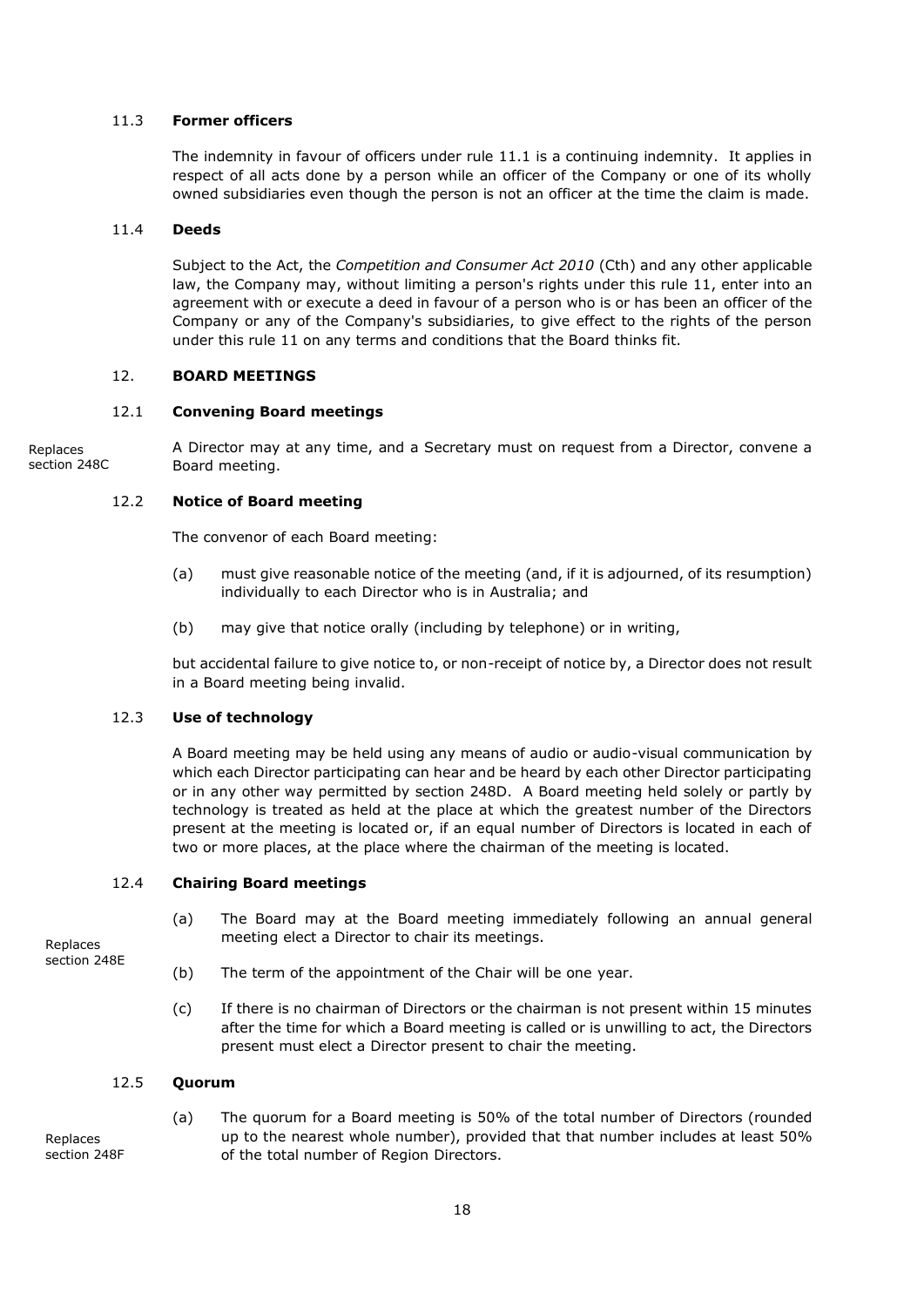- (b) A quorum must be present for the whole meeting.
- (c) A Director is treated as present at a meeting held by audio or audio-visual communication if the Director is able to hear and be heard by all others attending.
- (d) If a meeting is held in another way permitted by section 248D, the Board must resolve the basis on which Directors are treated as present.

## <span id="page-22-0"></span>12.6 **Majority decisions**

Replaces section 248G

Replaces

- (a) Subject to rule [12.6\(b\),](#page-22-4) a resolution of the Board is passed if a majority of the votes cast by Directors entitled to vote on the resolution are in favour of it. The chairman of a Board meeting does not have a casting vote. If an equal number of votes is cast for and against a resolution, the matter is decided in the negative.
- <span id="page-22-4"></span>(b) Resolutions concerning the following matters must be passed by the affirmative vote of at least 75% of the votes cast by Directors present and entitled to vote on the resolution:
	- (i) the approval of the Company's annual budget;
	- (ii) the approval of the Company's annual business plan;
	- (iii) the appointment of the Chief Executive Officer;
	- (iv) the approval of the admission of members;
	- (v) the expulsion of members;
	- (vi) the approval of the Annual Fee;
	- (vii) the approval of the Region or Regions in which a Voting Member delivers Community Housing;
	- (viii) the approval of delegations of authority policy; and
	- (ix) the appointment of National Directors under rule [3.5.](#page-11-1)

# <span id="page-22-1"></span>12.7 **Procedural rules**

The Board may adjourn and, subject to this document, otherwise regulate its meetings as it decides.

# <span id="page-22-2"></span>12.8 **Written resolution**

If all the Directors entitled to receive notice of a Board meeting and to vote on the resolution sign a document containing a statement that they are in favour of the resolution set out in the document, a Board resolution in those terms is passed at the time when the last Director signs. section 248A

# <span id="page-22-3"></span>12.9 **Additional provisions concerning written resolutions**

For the purpose of rule [12.8:](#page-22-2)

(a) two or more separate documents in identical terms, each of which is signed by one or more Directors, are treated as one document; and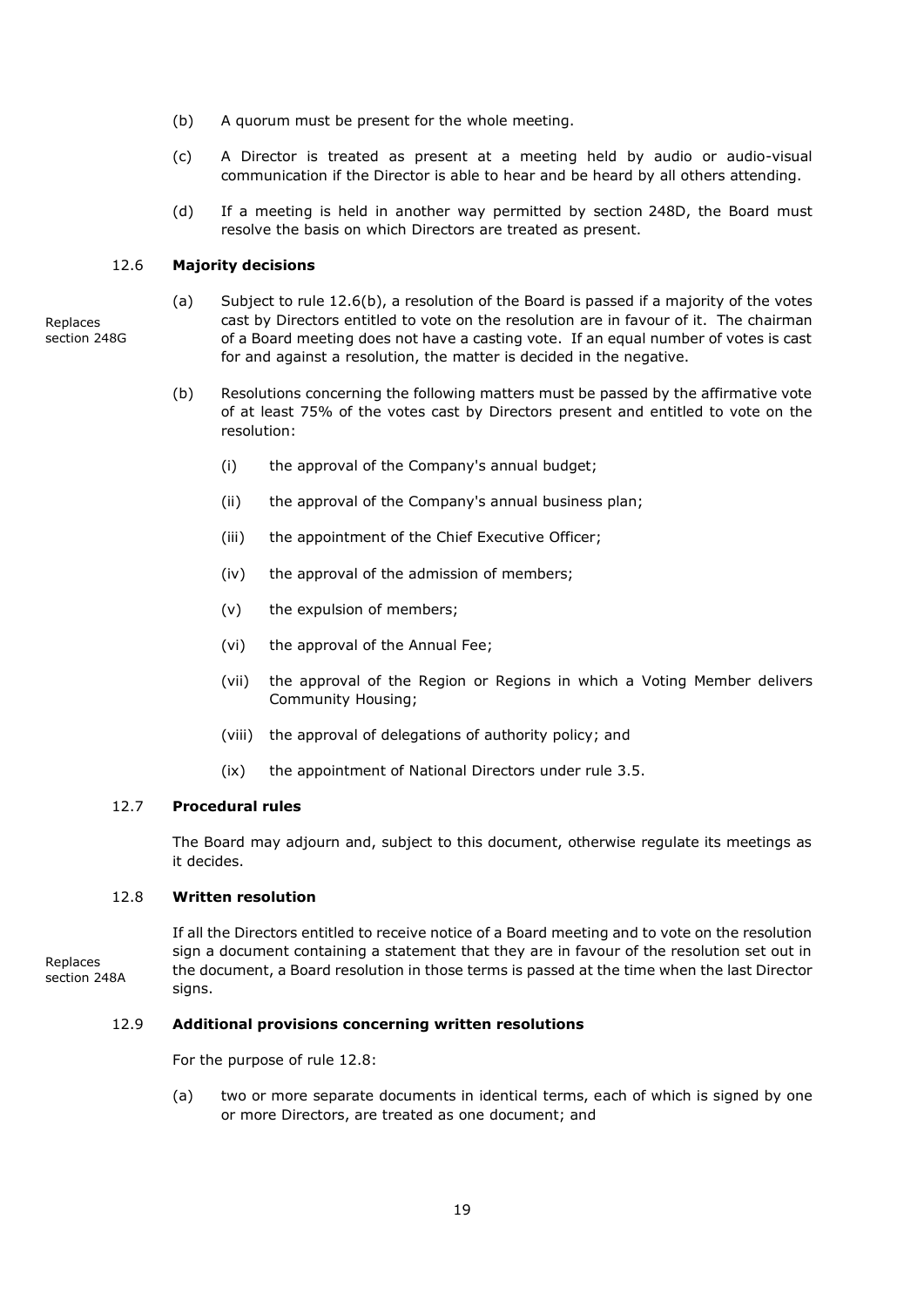(b) a facsimile or electronic message containing the text of the document expressed to have been signed by a Director that is sent to the Company is a document signed by that Director at the time of its receipt by the Company.

# <span id="page-23-0"></span>12.10 **Valid proceedings**

Each resolution passed or thing done by, or with the participation of, a person acting as a Director or member of a committee is valid even if it is later discovered that:

- (a) there was a defect in the appointment of the person; or
- (b) the person was disqualified from continuing in office, voting on the resolution or doing the thing.

# <span id="page-23-1"></span>13. **MEETINGS OF MEMBERS**

# <span id="page-23-2"></span>13.1 **Annual general meeting**

- (a) The Company must hold an annual general meeting as required by section 250N.
- (b) The Company must post on a website associated with the Company (or in any other manner determined by the Board) the proposed date of an annual general meeting at least 40 Business Days before the scheduled date of the meeting.

# <span id="page-23-3"></span>13.2 **Calling meetings of members**

A meeting of members:

(a) may be convened at any time by the Board or a Director; and

Rule 13.2(a) replaces section 249C

(b) must be convened by the Board when required by section 249D or 250N or by order made under section 249G.

# <span id="page-23-4"></span>13.3 **Notice of meeting**

Subject to rule [13.4,](#page-23-5) at least 21 days' written notice of a meeting of members must be given individually to:

- (a) each member (whether or not the member is entitled to vote at the meeting);
- (b) each Director; and
- (c) to the auditor.

Subject to any regulation made under section 249LA, the notice of meeting must comply with section 249L and may be given in any manner permitted by section 249J(3).

# <span id="page-23-5"></span>13.4 **Short notice**

Subject to sections 249H(3) and (4):

- (a) if the Company has elected to convene a meeting of members as the annual general meeting, if all the members entitled to attend and vote agree; or
- (b) otherwise, if members who together have power to cast at least 95% of the votes that may be cast at the meeting agree,

a resolution may be proposed and passed at a meeting of which less than 21 days' notice has been given.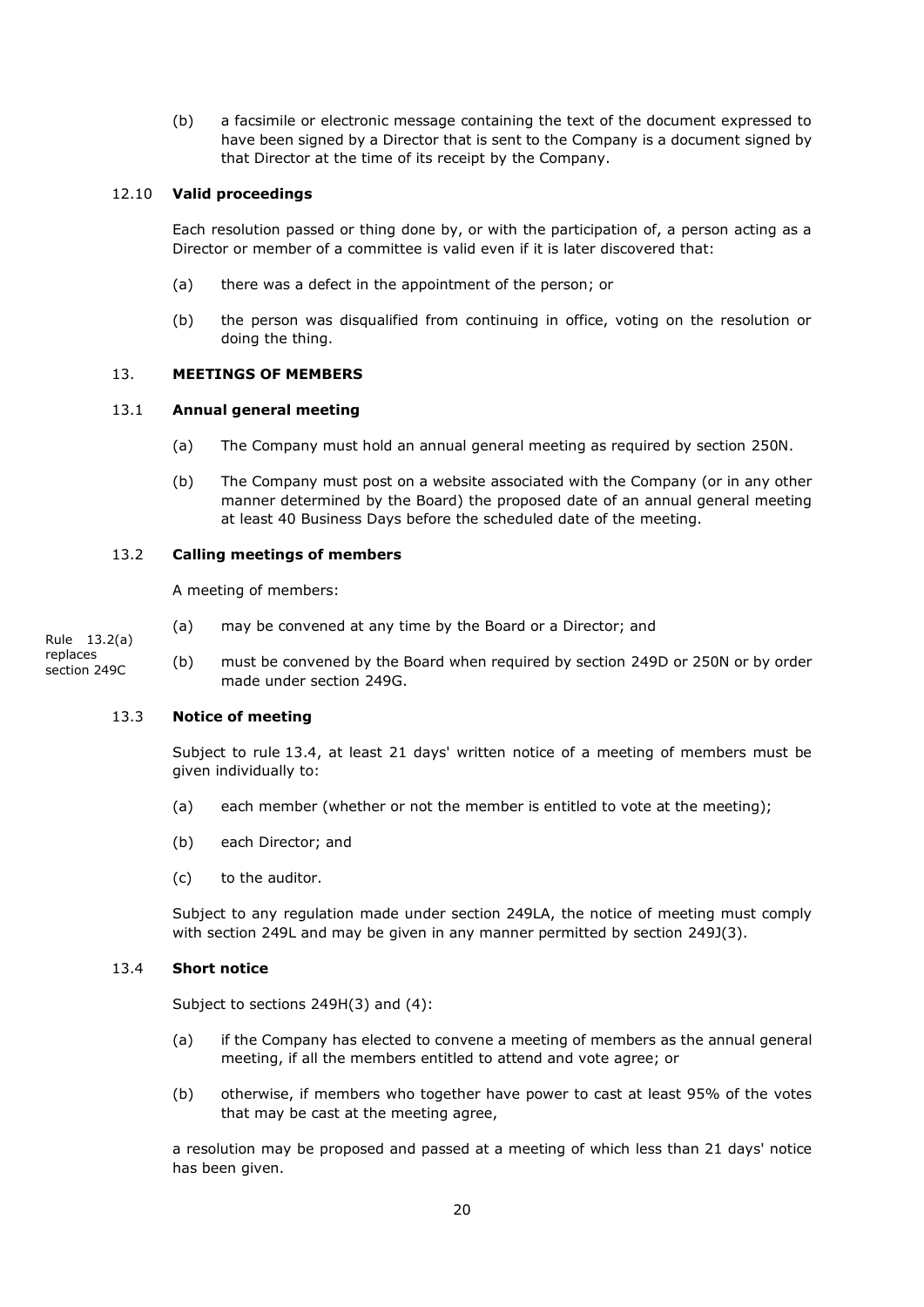# <span id="page-24-0"></span>13.5 **Postponement or cancellation**

Subject to sections 249D(5) and 250N, the Board may:

- (a) postpone a meeting of members;
- (b) cancel a meeting of members; or
- (c) change the place for a general meeting,

by written notice given individually to each person entitled to be given notice of the meeting.

#### <span id="page-24-1"></span>13.6 **Fresh notice**

If a meeting of members is postponed or adjourned for one month or more, the Company must give new notice of the resumed meeting. Replaces section 249M

#### <span id="page-24-2"></span>13.7 **Technology**

See section 249S

The Company may hold a meeting of members at two or more venues using any technology that gives the members as a whole a reasonable opportunity to participate.

#### <span id="page-24-3"></span>13.8 **Accidental omission**

The accidental omission to give notice to, or the non-receipt of notice by, any of those entitled to it does not invalidate any resolution passed at a meeting of members.

# <span id="page-24-4"></span>14. **PROCEEDINGS AT MEETINGS OF MEMBERS**

## <span id="page-24-5"></span>14.1 **Member present at meeting**

If a member has appointed a proxy or attorney or (in the case of a member which is a body corporate) a representative to act at a meeting of members, that member is taken to be present at a meeting at which the proxy, attorney or representative is present.

# <span id="page-24-6"></span>14.2 **Quorum**

The quorum for a meeting of members is four Voting Members, provided that there is a Voting Member present in respect of 50% of the Regions in which there are Voting Members. Each individual present may only be counted once toward a quorum. If a Voting Member has appointed more than one proxy or representative only one of them may be counted towards a quorum. Replaces sections 249T (1) and (2)

## <span id="page-24-7"></span>14.3 **Quorum not present**

If a quorum is not present within 15 minutes after the time for which a meeting of members is called:

- (a) if called as a result of a request of members under section 249D, the meeting is dissolved; and
- (b) in any other case:
	- (i) the meeting is adjourned to the day, time and place that the Board decides and notifies to members, or if no decision is notified before then, to the same time on the same day in the next week at the same place; and
	- (ii) if a quorum is not present at the adjourned meeting, the meeting is dissolved.

Replaces

sections 249T(3) and

(4)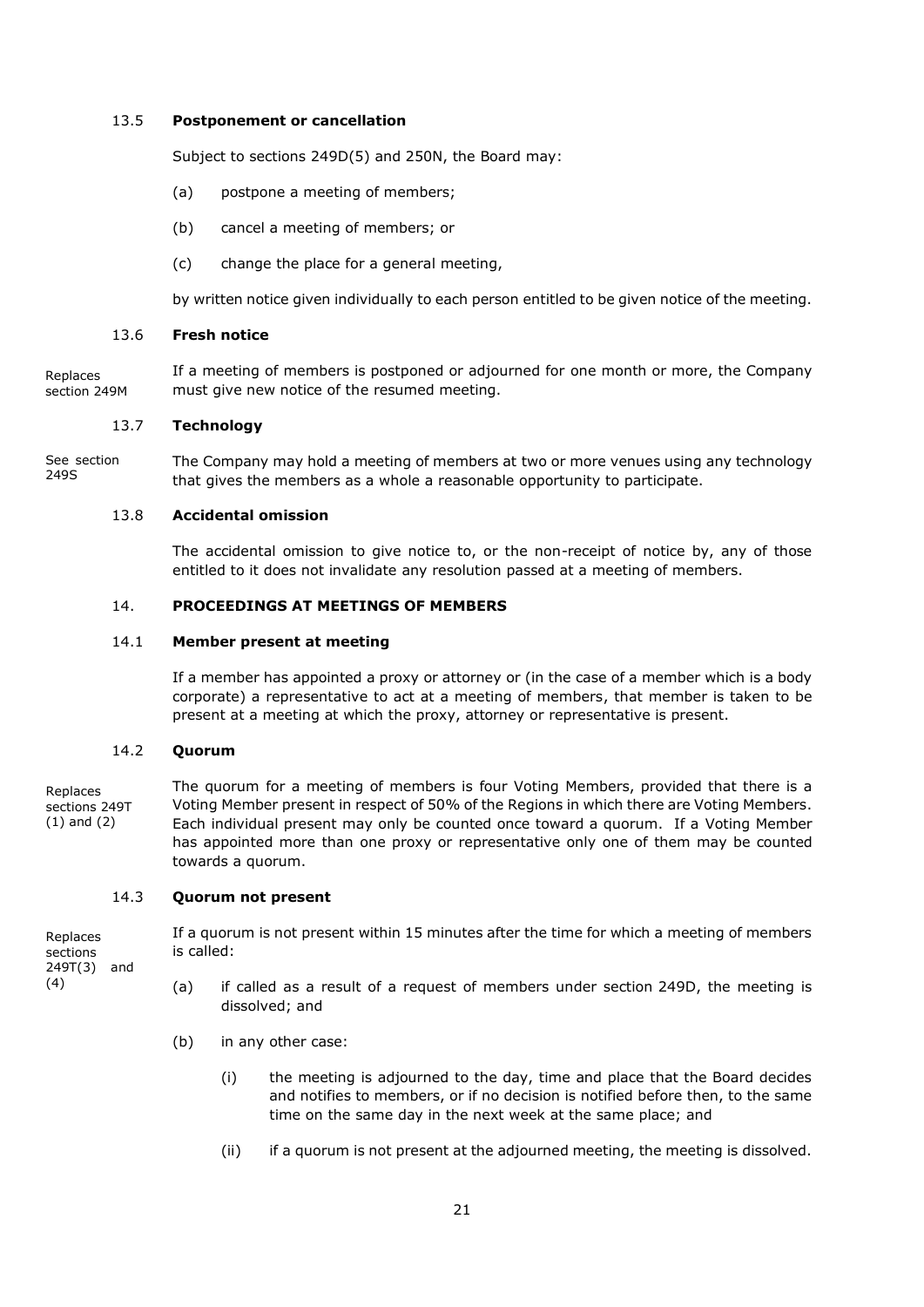#### <span id="page-25-0"></span>14.4 **Chairing meetings of members**

Replaces sections 249U(1) to (3)

If the Board has appointed a Director to chair Board meetings, that Director may also chair meetings of members. If:

- (a) there is no Director who the Board has appointed to chair Board meetings for the time being; or
- (b) the Director appointed to chair Board meetings is not present at the time for which a meeting of members is called or is not willing to chair the meeting,

the Voting Members present must elect a member or Director present to chair the meeting.

# <span id="page-25-1"></span>14.5 **Attendance at general meetings**

(a) Every member has the right to attend all meetings of members.

See section 249V

- (b) Every Director has the right to attend and speak at all meetings of members.
- (c) The auditor has the right to attend any meeting of members and to speak on any part of the business of the meeting which concerns the auditor in the capacity of auditor.

## <span id="page-25-2"></span>14.6 **Adjournment**

Replaces section 249U(4)

Subject to rule [13.6,](#page-24-1) the chairman of a meeting of members at which a quorum is present:

- (a) may; and
	- (b) must, if directed by ordinary resolution of the meeting,

adjourn it to another time and place.

### <span id="page-25-3"></span>14.7 **Business at adjourned meetings**

The only business that may be transacted at a meeting resumed after an adjournment is the business left unfinished immediately before the adjournment. Replaces section 249W(2)

# <span id="page-25-4"></span>15. **PROXIES, ATTORNEYS AND REPRESENTATIVES**

## <span id="page-25-5"></span>15.1 **Appointment of proxies**

Each member may appoint a proxy to attend and act for the member at a meeting of members. If the member is entitled to cast two or more votes at the meeting, the member may appoint two proxies to attend and act for the member at a meeting of members. An appointment of proxy must be made by written notice to the Company that:

See section 249X

- (a) complies with section 250A(1); or
- (b) is in a form and mode, and is signed or otherwise authenticated by the member in a manner, satisfactory to the Board.

# <span id="page-25-6"></span>15.2 **Member's attorney**

A member may appoint an attorney to act, or to appoint a proxy to act, at a meeting of members. If the appointor is an individual, the power of attorney must be signed in the presence of at least one witness.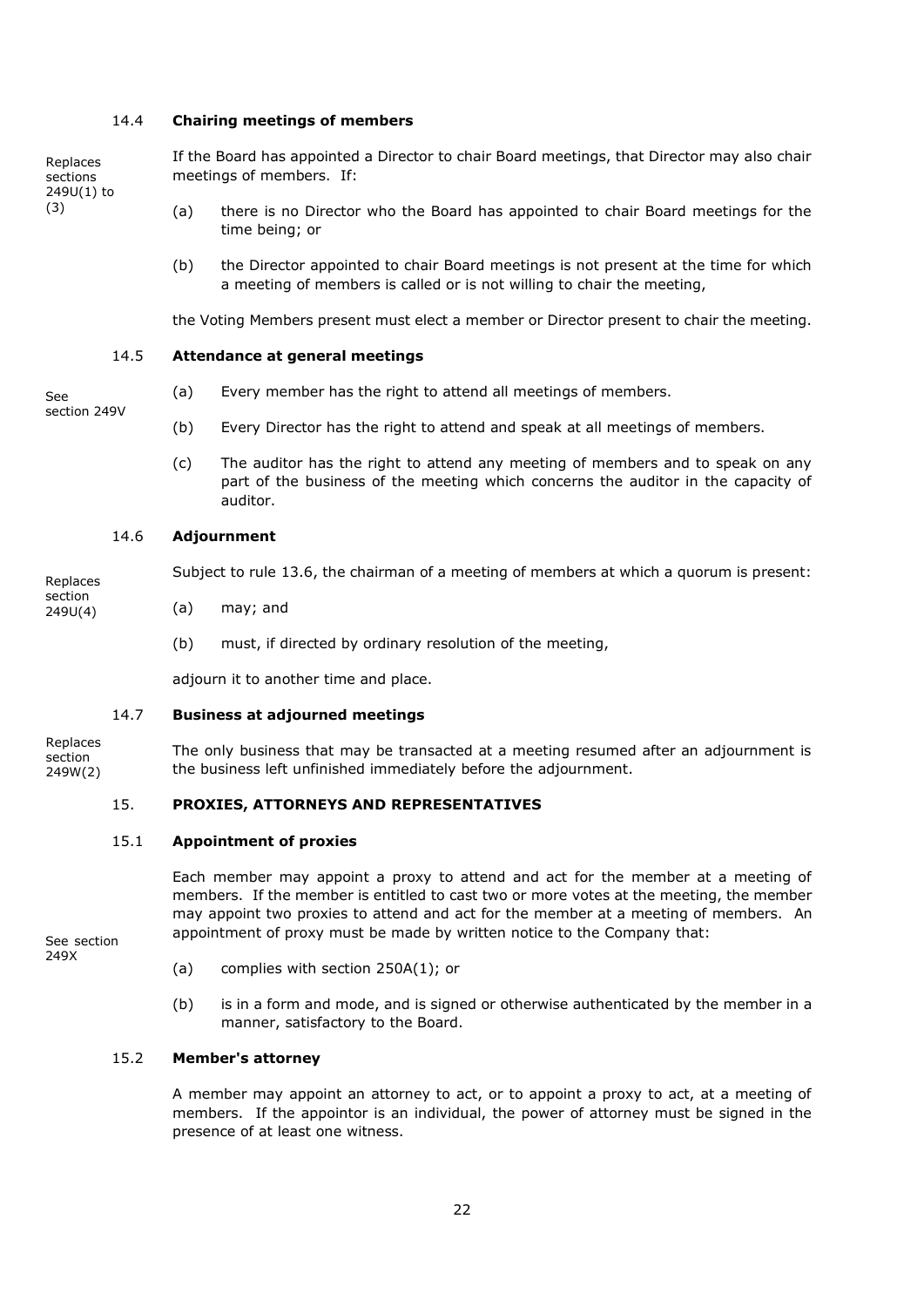# <span id="page-26-0"></span>15.3 **Deposit of proxy appointment forms, powers of attorney and proxy appointment authorities**

An appointment of a proxy or an attorney is not effective for a particular meeting of members unless:

- (a) in the case of a proxy, the proxy appointment form and, if it is executed or otherwise authenticated in a manner prescribed by a regulation made for the purposes of section 250A(1) by an attorney, the relevant power of attorney or other authority under which the appointment was authenticated or a certified copy of it; and
- (b) in the case of an attorney, the power of attorney or a certified copy of it,

are received by the Company in accordance with section 250B(3) at least 48 hours before the time for which the meeting was called or, if the meeting has been adjourned, before the resumption of the meeting.

# <span id="page-26-1"></span>15.4 **Corporate representatives**

A member that is a body corporate may appoint an individual to act as its representative at meetings of members as permitted by section 250D.

# <span id="page-26-2"></span>15.5 **Appointment for particular meeting, standing appointment and revocation**

A member may appoint a proxy, attorney or representative to act at a particular meeting of members or make a standing appointment and may revoke any appointment. A proxy, attorney or representative may, but need not, be a member.

# <span id="page-26-3"></span>15.6 **Position of proxy or attorney if member present**

The appointment of a proxy or attorney is not revoked by the member attending and taking part in the general meeting, but if the member votes on a resolution, the proxy or attorney is not entitled to vote, and must not vote, as the member's proxy or attorney on the resolution.

# <span id="page-26-4"></span>15.7 **Priority of conflicting appointments of attorney or representative**

If more than one attorney or representative appointed by a member is present at a meeting of members and the Company has not received notice of revocation of any of the appointments:

- <span id="page-26-6"></span>(a) an attorney or representative appointed to act at that particular meeting may act to the exclusion of an attorney or representative appointed under a standing appointment; and
- (b) subject to rule [15.7\(a\),](#page-26-6) an attorney or representative appointed under a more recent appointment may act to the exclusion of an attorney or representative appointed earlier in time.

# <span id="page-26-5"></span>15.8 **More than one current proxy appointments**

An appointment of proxy by a member is revoked (or, in the case of a standing appointment, suspended for that particular meeting) if the Company receives a further appointment of proxy from that member which would result in there being more than one proxy of that member entitled to act at a meeting. The appointment of proxy made first in time is the first to be treated as revoked or suspended by this rule.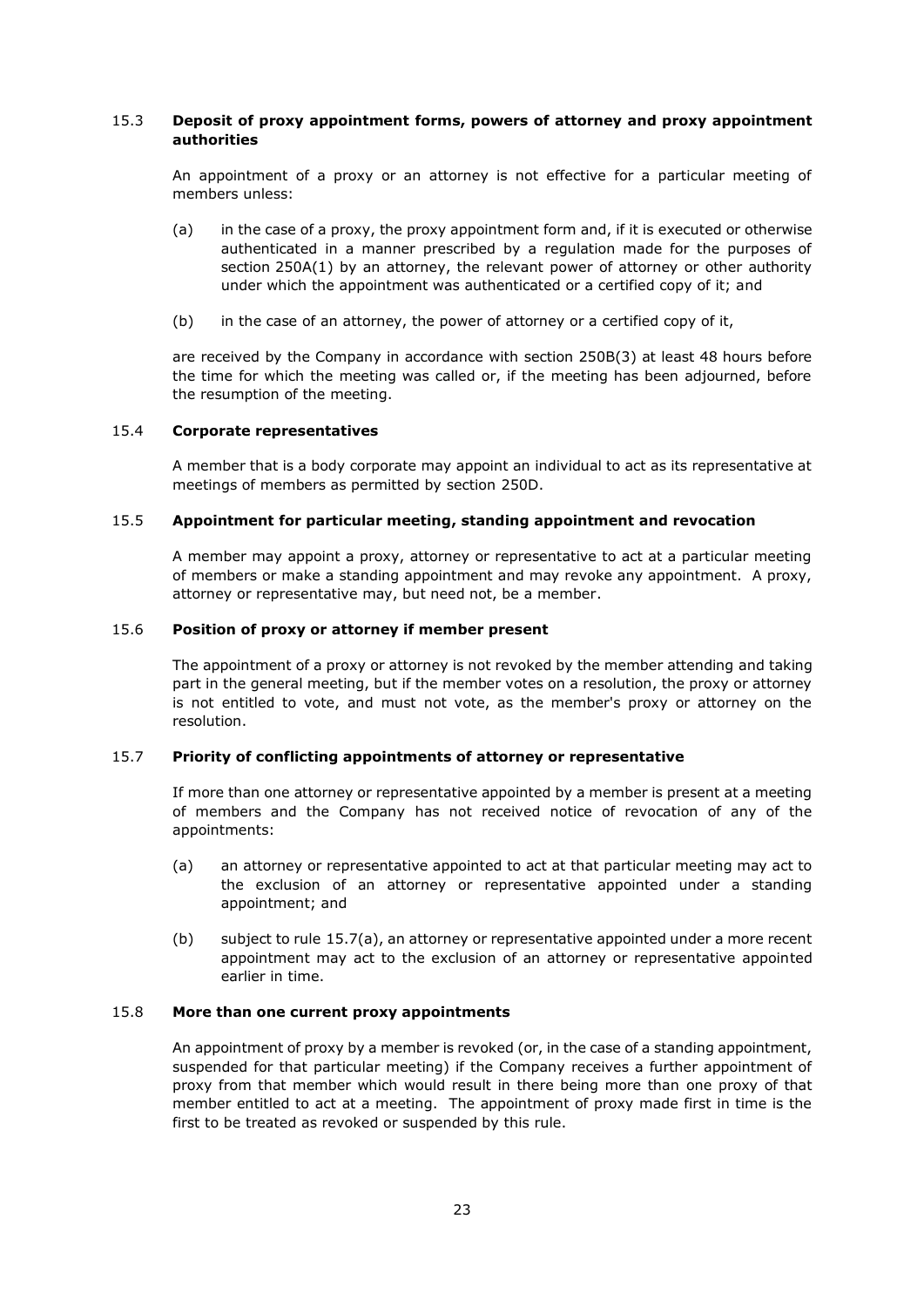## <span id="page-27-0"></span>15.9 **Continuing authority**

Replaces section 250C(2)

An act done at a meeting of members by a proxy, attorney or representative is valid even if, before the act is done, the appointing member:

- (a) dies or becomes mentally incapacitated;
- (b) becomes bankrupt or an insolvent under administration or is wound up; or
- (c) revokes the appointment or revokes the authority under which the appointment was made by a third party,

unless the Company has received written notice of the matter before the start or resumption of the meeting at which the vote is cast.

### <span id="page-27-1"></span>16. **ENTITLEMENT TO VOTE**

#### <span id="page-27-2"></span>16.1 **Number of votes**

Replaces section 250E(2)

Subject to sections 250BB(1) and 250BC:

- (a) each member has one vote on a show of hands or a poll; and
- (b) a member who is present and entitled to vote and is also a proxy, attorney or representative of another member has one vote on a show of hands.

# <span id="page-27-3"></span>16.2 **Casting vote of chairman**

The chairman of a meeting of members does not have a second or casting vote. If an equal number of votes is cast for and against a resolution at a meeting of members, the matter is decided in the negative. Replaces section 250E(3)

#### <span id="page-27-4"></span>16.3 **Voting restrictions**

If:

- (a) the Act requires that some members are not to vote on a resolution, or that votes cast by some members be disregarded, in order for the resolution to have an intended effect; and
- (b) the notice of the meeting at which the resolution is proposed states that fact,

those members have no right to vote on that resolution and the Company must not count any votes purported to be cast by those members. If a proxy purports to vote in a way or in circumstances that contravene section  $250BB(1)$ , on a show of hands the vote is invalid and the Company must not count it and on a poll rule [17.3\(c\)](#page-28-6) applies.

#### <span id="page-27-5"></span>16.4 **Decision on right to vote**

A member or Director may challenge a person's right to vote at a meeting of members. A challenge may only be made at the meeting. A challenge, or any other doubt as to the validity of a vote, must be decided by the chairman, whose decision is final. Replaces section 250G

# <span id="page-27-6"></span>17. **HOW VOTING IS CARRIED OUT**

#### <span id="page-27-7"></span>17.1 **Method of voting**

Replaces sections 250J(1) and (2)

A resolution put to the vote at a meeting of members must be decided on a show of hands unless a poll is demanded under rule [17.2](#page-28-0) either before or on declaration of the result of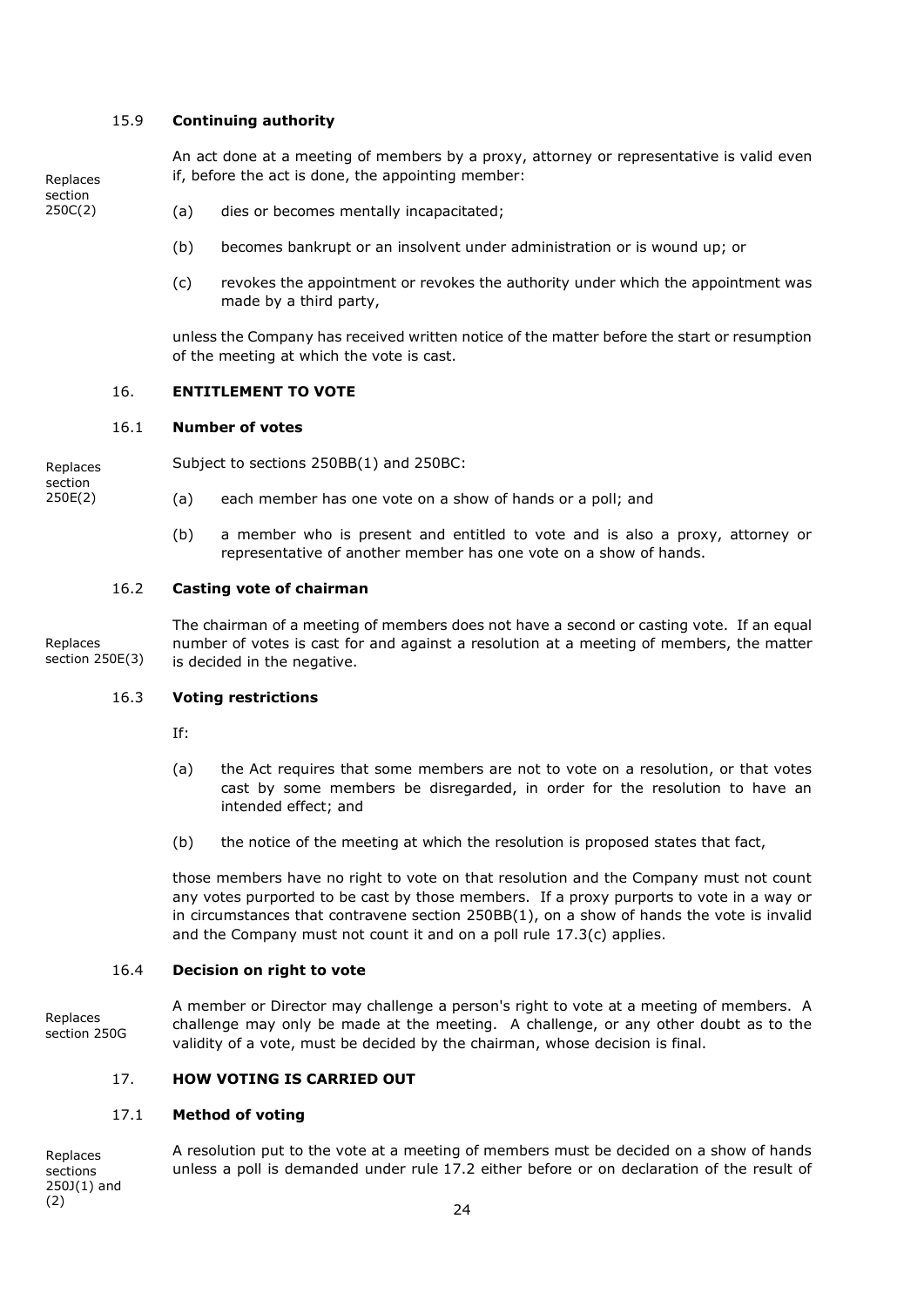the vote on a show of hands. Unless a poll is demanded, the chairman's declaration of a decision on a show of hands is final.

# <span id="page-28-0"></span>17.2 **Demand for a poll**

250L

A poll may be demanded on any resolution (except a resolution concerning the election of the chairman of a meeting) by: See section

- (a) at least five members present and entitled to vote on the resolution, or if there are less than five members present and entitled to vote, that number of members present at the meeting and entitled to vote on the resolution; or
- (b) the chairman.

The demand for a poll does not affect the continuation of the meeting for the transaction of other business and may be withdrawn.

# <span id="page-28-1"></span>17.3 **When and how polls must be taken**

Replaces section 250M

If a poll is demanded:

- (a) if the resolution is for the adjournment of the meeting, the poll must be taken immediately and, subject to rule  $17.3(c)$ , in the manner that the chairman of the meeting directs;
- (b) in all other cases, the poll must be taken at the time and place and, subject to rule [17.3\(c\),](#page-28-6) in the manner that the chairman of the meeting directs;
- <span id="page-28-6"></span>(c) votes which sections 250BB(1) or 250BC require to be cast in a given way must be treated as cast in that way;
- (d) a person voting who has the right to cast two or more votes need not cast all those votes and may cast those votes in different ways; and
- (e) the result of the poll is the resolution of the meeting at which the poll was demanded.

# <span id="page-28-2"></span>18. **SECRETARY**

# <span id="page-28-3"></span>18.1 **Appointment of Secretary**

The Board:

See section 204D

- (a) must appoint at least one individual; and
- (b) may appoint more than one individual,

to be a Secretary either for a specified term or without specifying a term.

# <span id="page-28-4"></span>18.2 **Terms and conditions of office**

A Secretary holds office on the terms (including as to remuneration) that the Board decides. The Board may vary any decision previously made by it in respect of a Secretary. Replaces section 204F

# <span id="page-28-5"></span>18.3 **Cessation of Secretary's appointment**

The person automatically ceases to be a Secretary if the person:

(a) is not permitted by Act (or an order made under the Act) to be a secretary of a company;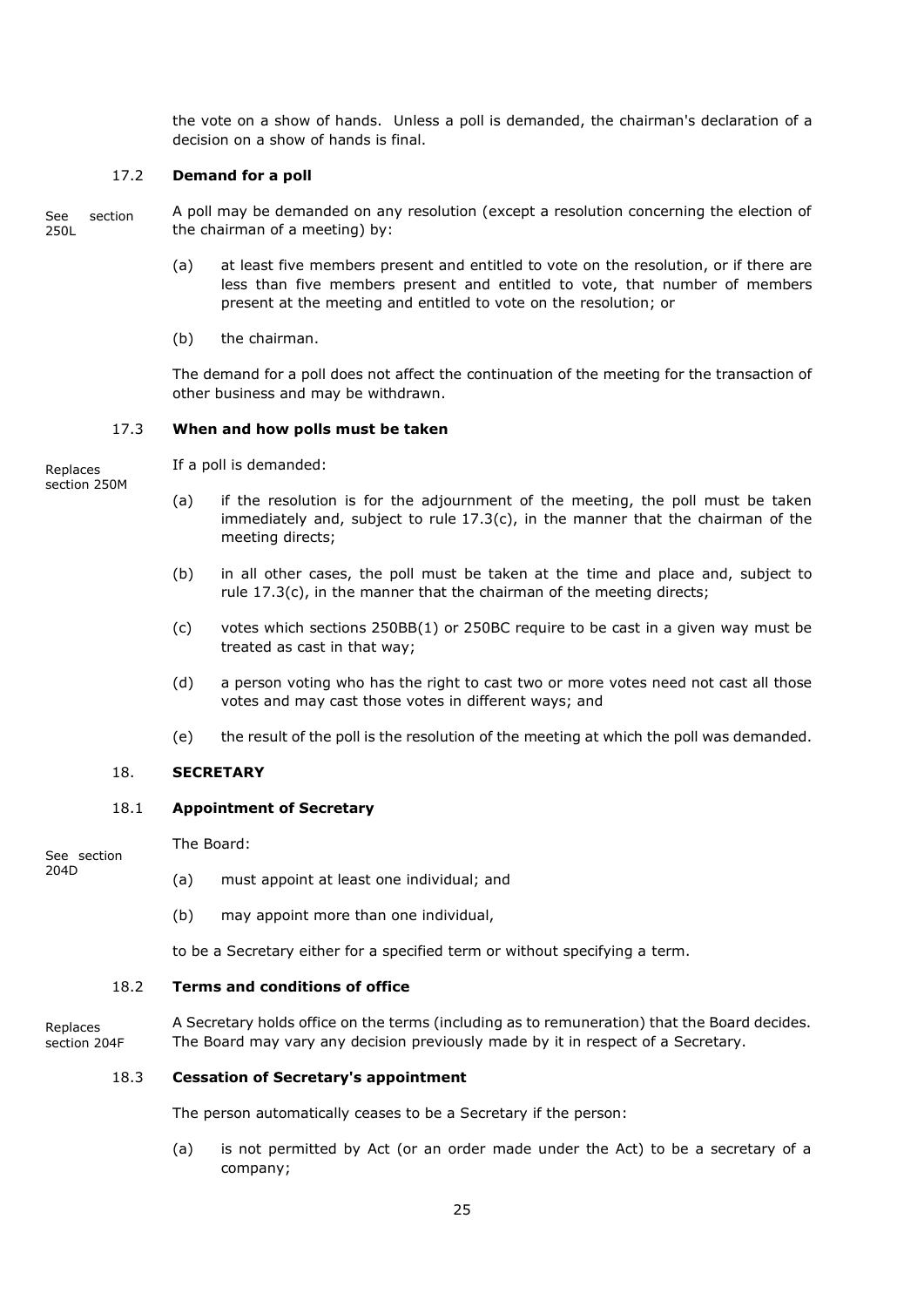- (b) becomes disqualified from managing corporations under Part 2D.6 and is not given permission or leave to manage the Company under section 206F or 206G;
- (c) becomes of unsound mind or physically or mentally incapable of performing the functions of that office;
- (d) resigns by notice in writing to the Company; or
- (e) is removed from office under rule [18.4.](#page-29-0)

#### <span id="page-29-0"></span>18.4 **Removal from office**

The Board may remove a Secretary from that office whether or not the appointment was expressed to be for a specified term.

#### <span id="page-29-1"></span>19. **MINUTES**

#### <span id="page-29-2"></span>19.1 **Minutes must be kept**

The Board must cause minutes of:

- (a) proceedings and resolutions of meetings of the Company's members;
- (b) the names of Directors present at each Board meeting or committee meeting;
- (c) proceedings and resolutions of Board meetings (including meetings of a committee to which Board powers are delegated under rule [8\)](#page-18-0);
- (d) resolutions passed by Directors without a meeting; and
- (e) disclosures and notices of Directors' interests,

to be kept in accordance with sections 191, 192 and 251A.

#### <span id="page-29-3"></span>19.2 **Minutes as evidence**

A minute recorded and signed in accordance with section 251A is evidence of the proceeding, resolution or declaration to which it relates unless the contrary is proved.

## <span id="page-29-4"></span>19.3 **Inspection of minute books**

The Company must allow members to inspect, and provide copies of, the minute books for the meetings of members in accordance with section 251B.

# <span id="page-29-5"></span>19.4 **Regional Committee minutes**

The Secretary must maintain minute books of Regional Committee meetings containing minutes provided under rule [7.6\(b\).](#page-17-4)

#### <span id="page-29-6"></span>20. **COMPANY SEALS**

# <span id="page-29-7"></span>20.1 **Common seal**

The Board:

- (a) may decide whether or not the Company has a common seal; and
- (b) is responsible for the safe custody of that seal (if any) and any duplicate seal it decides to adopt under section 123(2).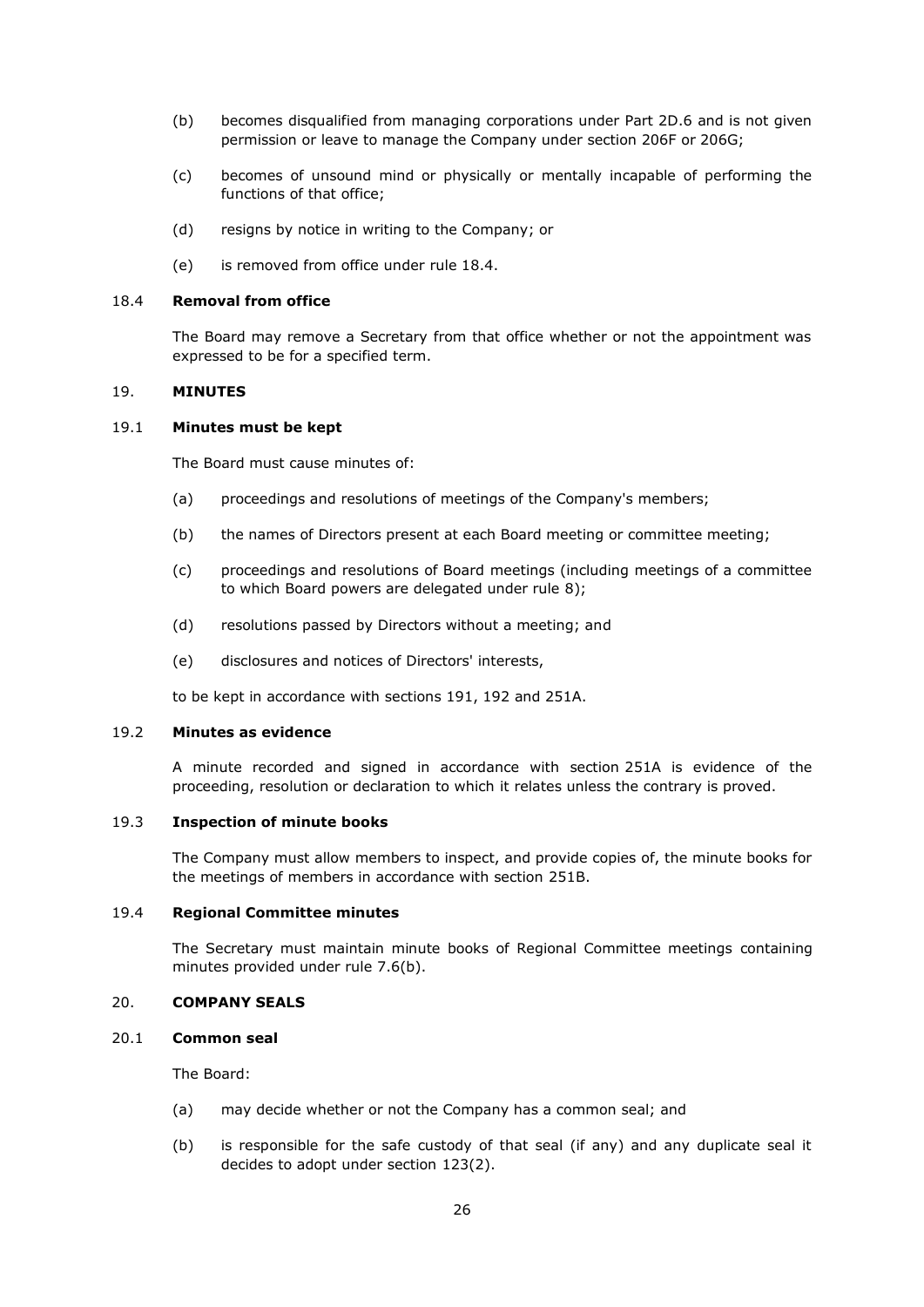# <span id="page-30-0"></span>20.2 **Use of seals**

The common seal and duplicate seal (if any) may only be used with the authority of the Board. The Board must not authorise the use of a seal that does not comply with section 123.

#### <span id="page-30-1"></span>20.3 **Fixing seals to documents**

The fixing of the common seal, or any duplicate seal, to a document must be witnessed:

- (a) by two Directors;
- (b) by one Director and one Secretary; or
- (c) by any other signatories or in any other way (including the use of facsimile signatures) authorised by the Board.

#### <span id="page-30-2"></span>21. **FINANCIAL REPORTS AND AUDIT**

#### <span id="page-30-3"></span>21.1 **Company must keep financial records**

The Board must cause the Company to keep written financial records that:

- (a) correctly record and explain its transactions (including transactions undertaken as trustee) and financial position and performance; and
- (b) would enable true and fair financial statements to be prepared and, if required by Part 2M.3, audited,

and must allow a Director and, where the financial statements are required by Part 2M.3 to be audited or reviewed, the auditor to inspect those records at all reasonable times.

## <span id="page-30-4"></span>21.2 **Financial reporting**

If required by Part 2M.3, the Board must cause the Company to prepare a financial report and a directors' report that comply with that Part and must report to members in accordance with section 316A.

#### <span id="page-30-5"></span>21.3 **Audit or review**

If required by Part 2M.3, the Board must cause the Company's financial report for each financial year to be audited or reviewed and obtain an auditor's report. The eligibility, appointment, removal, remuneration, rights and duties of the auditor are regulated by Division 3 of Part 2M.3, Divisions 1 to 6 of Part 2M.4 and sections 1280, 1289, 1299B and 1299C.

#### <span id="page-30-6"></span>21.4 **Inspection of financial records and books**

Subject to rule [19.3](#page-29-4) and section 247A, a member who is not a Director does not have any right to inspect any document of the Company except as authorised by the Board or by ordinary resolution. Replaces section 247D

# <span id="page-30-7"></span>22. **REGISTER OF MEMBERS**

The Company must set up and maintain a register of members. In accordance with rule [2.4\(a\)](#page-8-5) the Register must for each Voting Member specify the Region or Regions in respect of which that person is a Voting Member.

In accordance with section 169, the Register must contain the following information: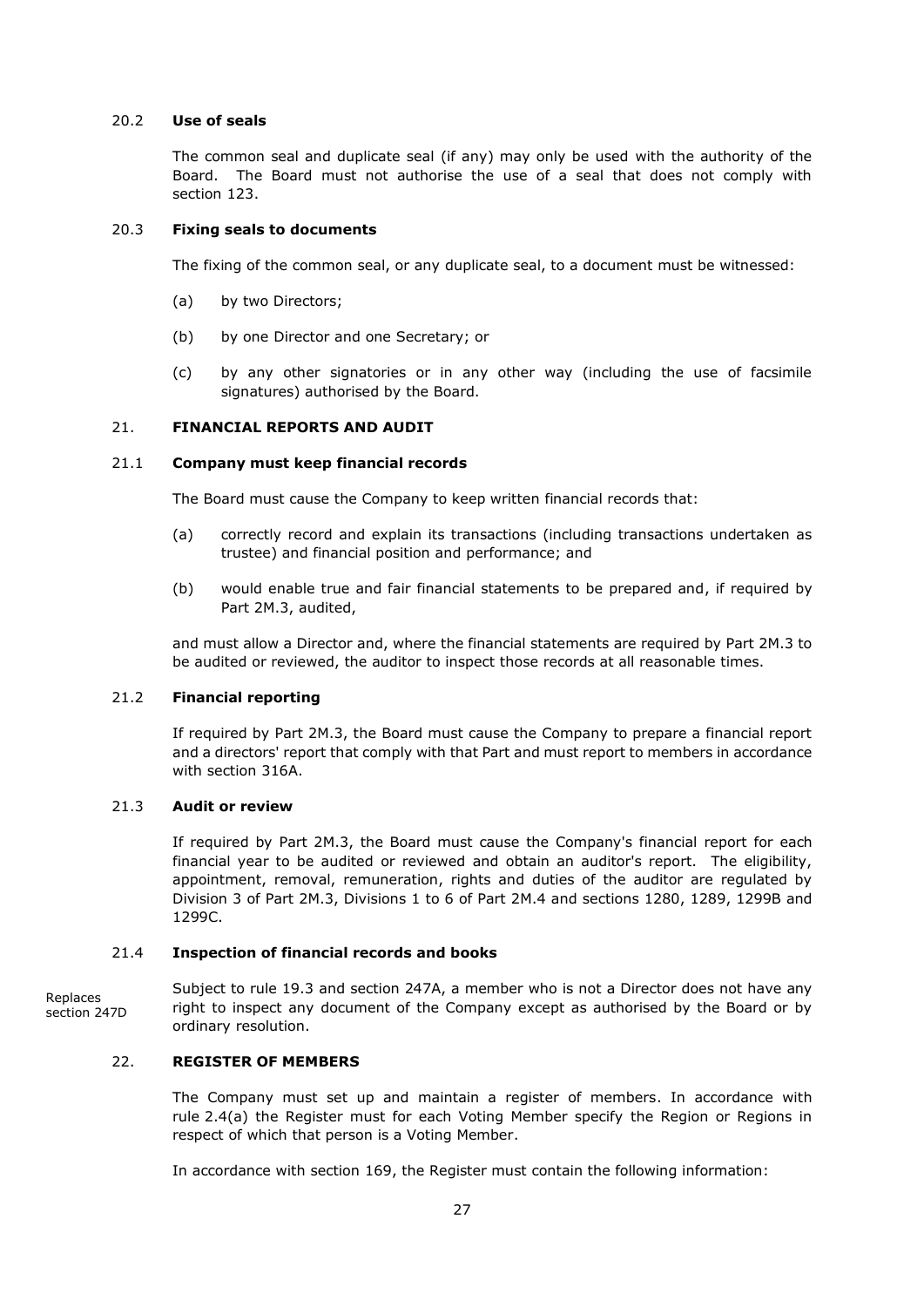- (a) the name and address of each member;
- (b) the date on which the entry of the member's name in the Register is made;
- (c) the name and details of each person who stopped being a member within the last seven years;
- (d) the date on which the person stopped being a member; and
- (e) an index of members' names if the Company has more than 50 members and the Register itself is not kept in a form that operates effectively as an index.

# <span id="page-31-0"></span>23. **WINDING UP AND REVOCATION OF TAX ENDORSEMENTS**

#### <span id="page-31-1"></span>23.1 **Winding up**

In the event of the winding up of the Company, any surplus property remaining after satisfaction of all the Company's debts and liabilities must not be paid to, or distributed amongst, the members, but must be paid or transferred to a corporation or institution in Australia that is endorsed by the Commissioner of Taxation as a deductible gift recipient (within the meaning of Division 30 of the *Income Tax Assessment Act 1997*) (**DGR**) and the constituent documents of which:

- (a) require the corporation or institution to pursue objects similar to those of the Company and to apply its income solely towards promoting those objects; and
- (b) prohibit the corporation or institution from making distributions to its members,

the corporation or institution to be determined by the Directors, or failing determination, by the liquidator of the Company.

## <span id="page-31-2"></span>23.2 **Revocation of tax endorsements**

In the event that the Company is endorsed by the Commissioner of Taxation as a DGR and that endorsement is subsequently revoked, any:

- (a) gifts of money or property for the principal purpose of the Company;
- (b) contributions made in relation to an eligible fundraising event held for the principal purpose of the Company; and
- (c) money received by the organisation because of such gifts and contributions,

remaining after satisfaction of all the Company's debts and liabilities must not be paid to, or distributed amongst, the members, but must be paid or transferred to a corporation or institution in Australia which is endorsed by the Commissioner of Taxation as a DGR and the constituent documents of which:

- (d) require the corporation or institution to pursue objects similar to those of the Company and to apply its income solely towards promoting those objects; and
- (e) prohibit the corporation or institution from making distributions to its members,

the corporation or institution to be determined by the Directors.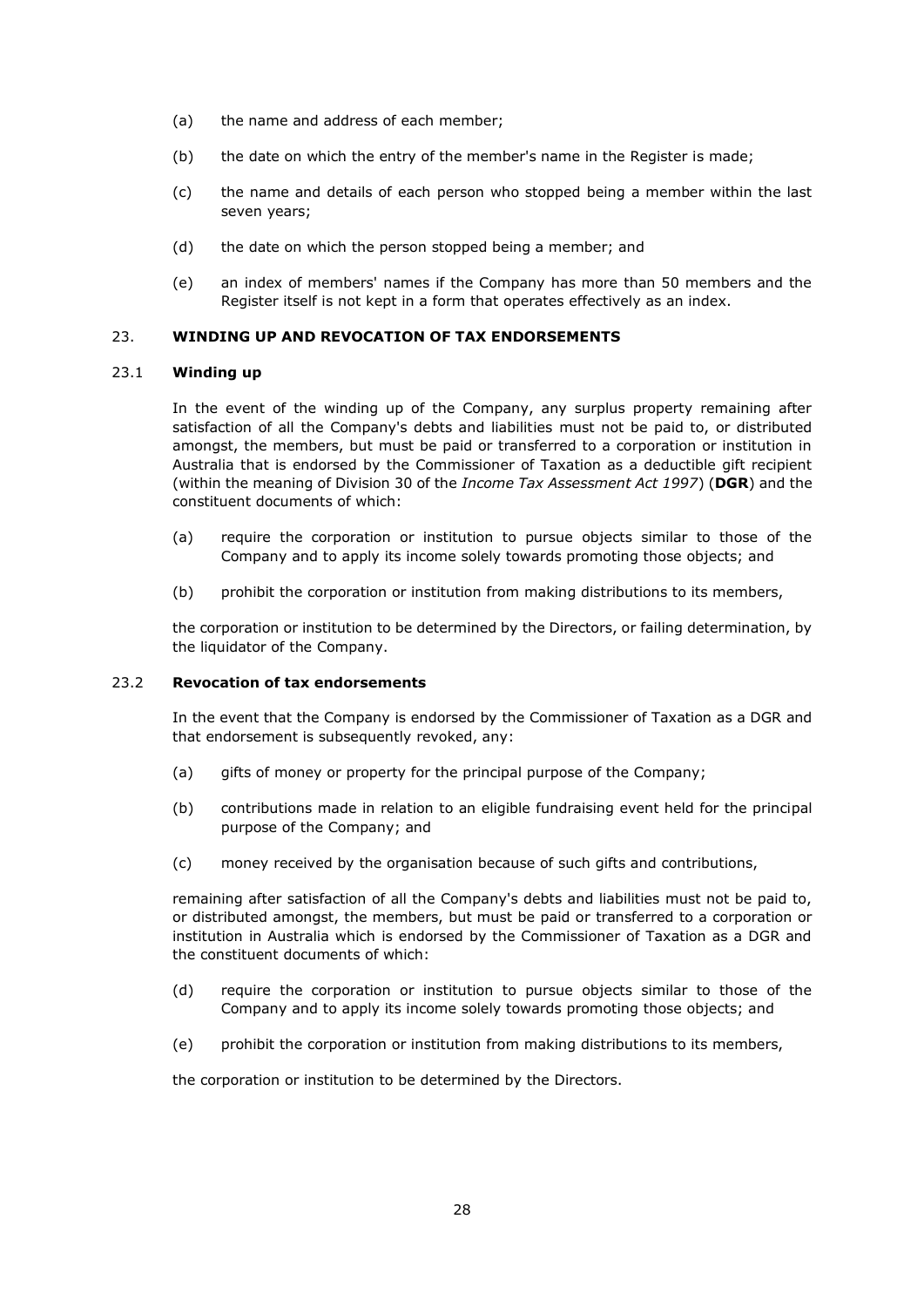# <span id="page-32-0"></span>24. **NOTICES**

#### <span id="page-32-1"></span>24.1 **Notices by Company**

A notice is properly given by the Company to a member if it is:

- (a) in writing signed on behalf of the Company (by original or printed signature);
- (b) addressed to the member to whom it is to be given; and
- (c) either:
	- (i) delivered personally;
	- (ii) sent by prepaid mail (by airmail, if the addressee is overseas) to that member's address; or
	- (iii) sent by fax to the fax number (if any) nominated by that member; or
	- (iv) sent by electronic message to the electronic address (if any) nominated by that member.

#### <span id="page-32-2"></span>24.2 **Overseas members**

A member whose registered address is not in Australia may notify the Company in writing of an address in Australia to which notices may be sent.

## <span id="page-32-3"></span>24.3 **When notice is given**

A notice to a member by the Company is regarded as given and received:

- (a) if it is delivered personally:
	- (i) by 5.00 pm (local time in the place of receipt) on a Business Day on that day; or
	- (ii) after 5.00 pm (local time in the place of receipt) on a Business Day, or on a day that is not a Business Day - on the next Business Day;
- (b) if it is sent by fax or electronic message:
	- (i) by 5.00 pm (local time in the place from which it is sent or given) on a Business Day – on that day; or
	- (ii) after 5.00 pm (local time in the place from which it is sent or given) on a Business Day, or on a day that is not a Business Day – on the next Business Day; and
- (c) if it is sent by mail:
	- (i) within Australia one Business Day after posting; or
	- (ii) to a place outside Australia three Business Days after posting.

A certificate in writing signed by a Director or Secretary stating that a notice was sent is conclusive evidence of service.

Replaces section 249J(4)